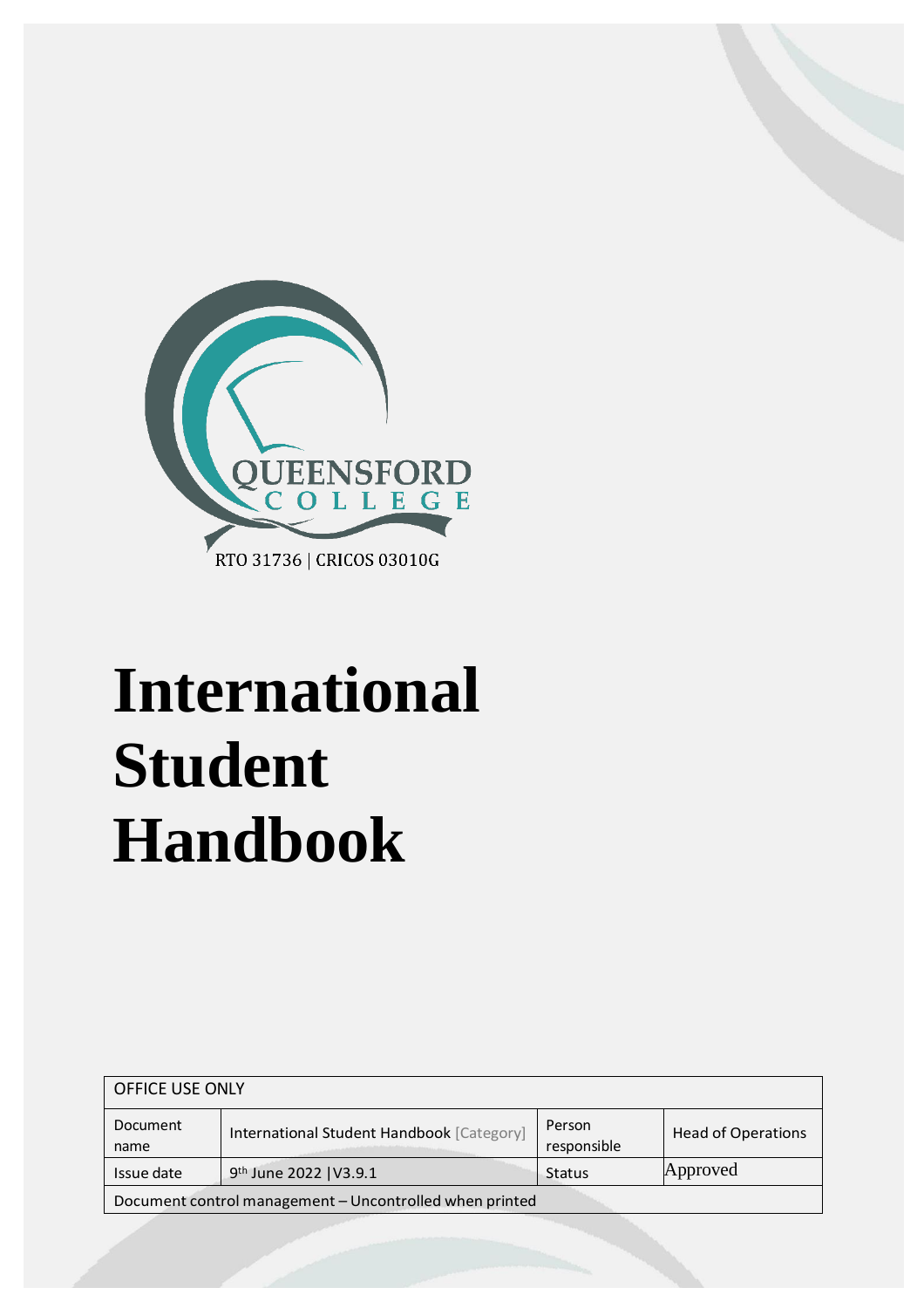# **Queensford College** Queensford College is the trading name of Malekhu Investments Pty Ltd<br>ABN 17129064437 | RTO 31736 | CRICOS Provider No. 03010G<br>[www.queensford.edu.au](http://www.queensford.edu.au/) | [info@queensford.edu.au](mailto:info@queensford.edu.au) | 1300 230 623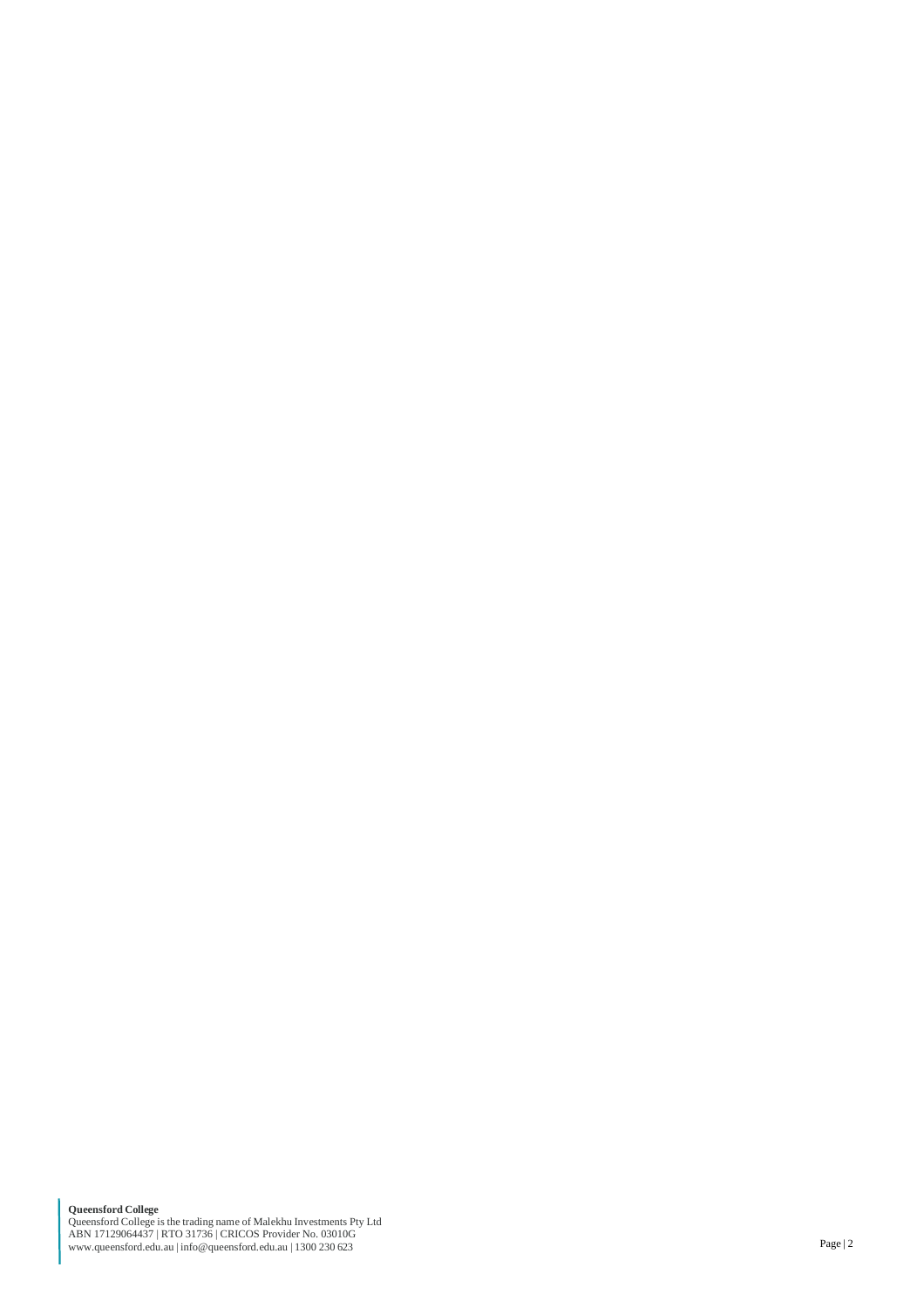#### <span id="page-2-0"></span>**HANDBOOK DISCLAIMER**

This Student Handbook contains information that is correct at the time of printing. Changes to Legislation and/or Queensford College Policy may impact on the currency of information included. Queensford College reserves the right to vary and update information without notice. You are advised to seek any changed information and/or updates from your trainer or by contacting Queensford College.

This Handbook has been produced as a resource to assist students to understand their obligations and those of Queensford College. Please carefully read the information contained in this guide. All students need to read, understand, be familiar with, and follow the policies and procedures outlined in this handbook.

Queensford College

- RTO Code: 31736
- CRICOS Provider No.: 03010G
- ABN: 17 129 064 437
- [www.queensford.edu.au](http://www.queensford.edu.au/)
- [info@queensford.edu.au](mailto:info@queensford.edu.au)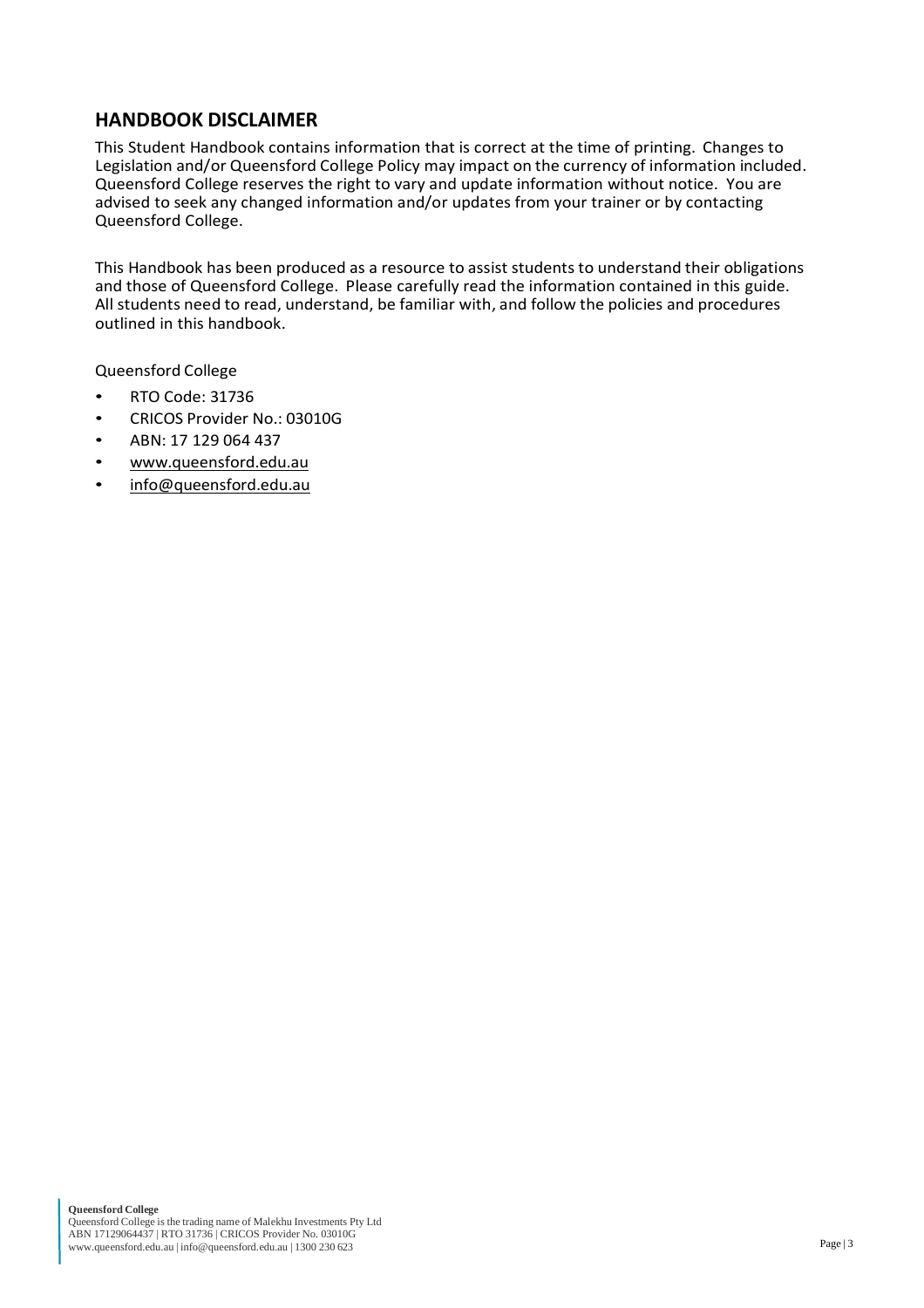# **TABLE OF CONTENTS**

| 1.  |      |  |
|-----|------|--|
| 2.  |      |  |
|     |      |  |
| З.  |      |  |
|     | 3.1  |  |
|     | 2.2  |  |
|     | 2.3  |  |
|     | 2.4  |  |
|     | 2.5  |  |
|     | 2.6  |  |
|     | 2.7  |  |
|     | 2.8  |  |
|     | 2.9  |  |
| З.  |      |  |
|     | 3.1  |  |
|     | 3.2  |  |
| 4.  |      |  |
| 5.  |      |  |
|     | 5.1  |  |
|     | 5.2  |  |
|     | 5.3  |  |
| 6.  |      |  |
| 7.  |      |  |
|     | 7.1  |  |
|     | 7.2  |  |
|     | 7.3  |  |
|     | 7.4  |  |
|     | 7.5  |  |
|     | 7.6  |  |
| 8.  |      |  |
| 9.  |      |  |
| 10. |      |  |
| 12. |      |  |
| 11. |      |  |
| 12. |      |  |
| 13. |      |  |
| 14. |      |  |
| 15. |      |  |
|     | 15.1 |  |
|     | 15.2 |  |
|     | 15.3 |  |
| 16. |      |  |
|     |      |  |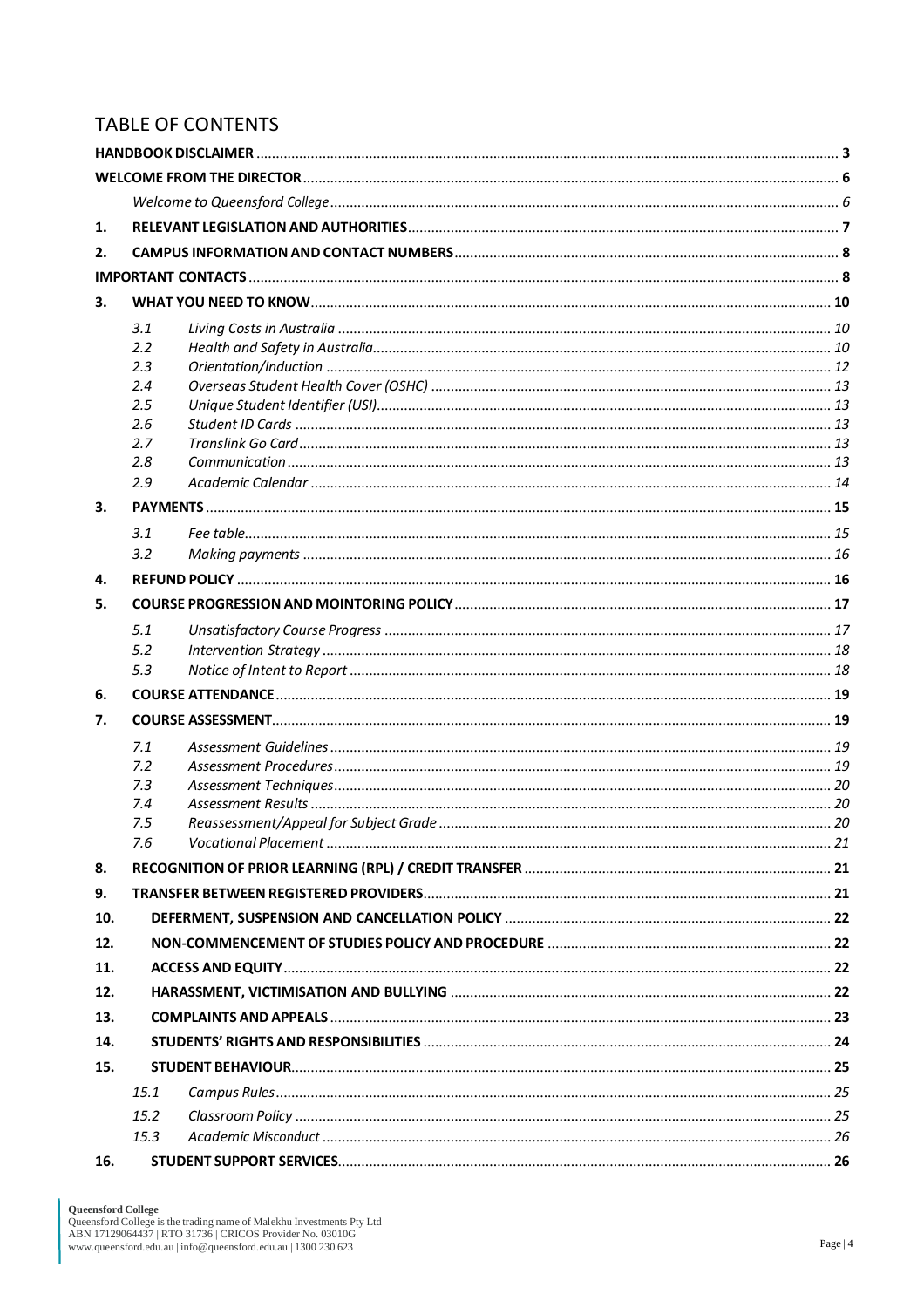| 17. |       |               |  |
|-----|-------|---------------|--|
|     | 17.1  |               |  |
|     | 17.2  |               |  |
|     | 17.3  |               |  |
|     | 17.4  |               |  |
|     | 17.5  |               |  |
|     | 17.6  |               |  |
|     | 17.7  |               |  |
|     | 17.8  |               |  |
|     | 17.9  | Copyright  28 |  |
|     | 17.10 |               |  |
|     | 17.11 |               |  |
|     | 1712  |               |  |
|     |       |               |  |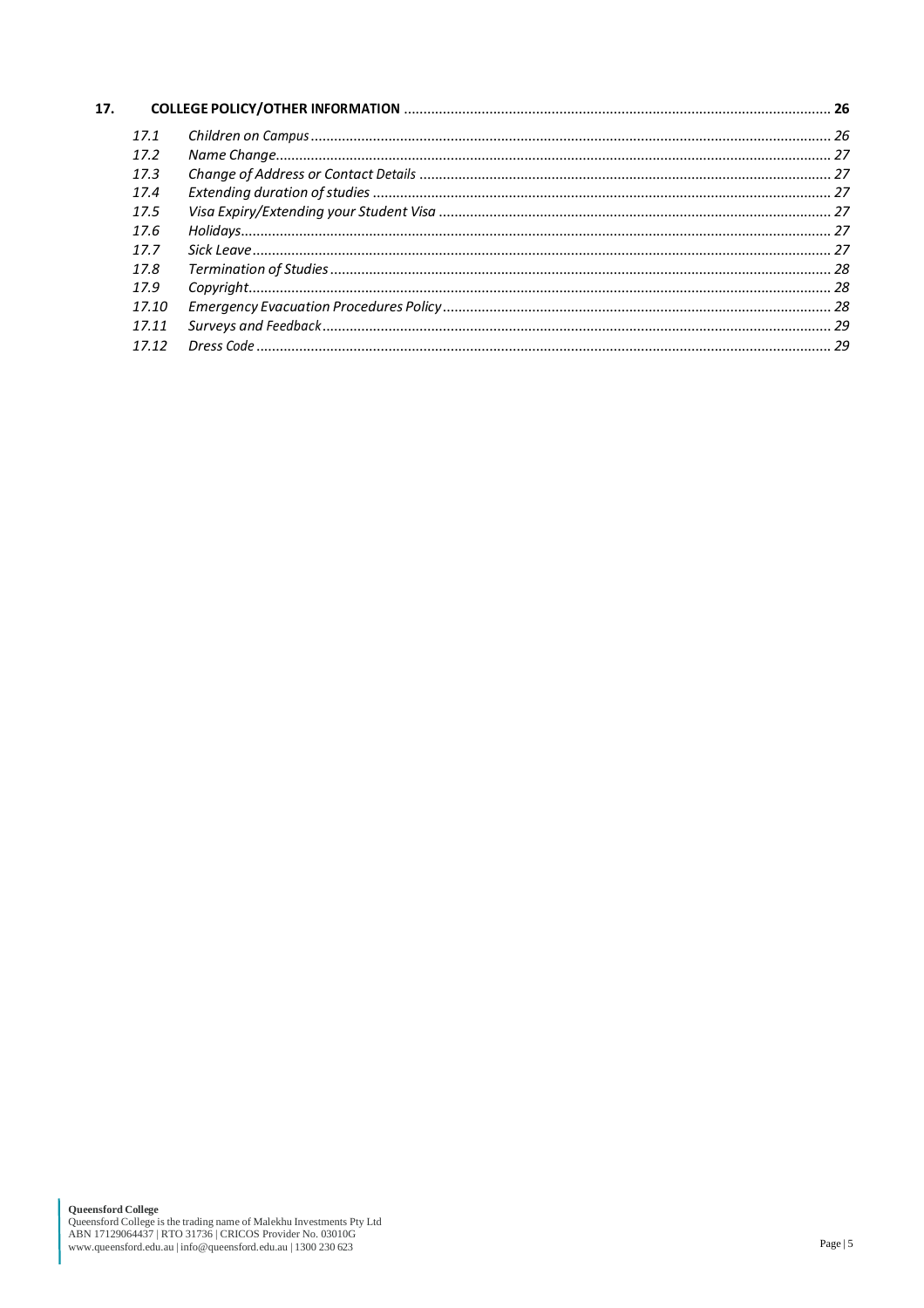## <span id="page-5-0"></span>**WELCOME FROM THE DIRECTOR**

#### <span id="page-5-1"></span>**Welcome to Queensford College**

#### *Our Mission: To be a provider of quality education and training to students of all cultures.*

Welcome to Queensford College. We trust you will find the time learning with us challenging and rewarding.

Our aim is to equip you with the knowledge, skills and confidence you need to enter the workforce or to undertake further studies.

This Handbook is designed to introduce you to Queensford College and provide essential information about our College.

Queensford College has responsibilities related to the standards of courses, their delivery and assessment. In addition, Queensford College has responsibilities regarding the welfare of students and their educational interests.

As a student, you also have responsibilities towards the College, your colleagues and the College staff to ensure everyone has the opportunity to achieve their goals and perform to the best of their abilities.

It is your responsibility as a student to ensure that you have read and understood all policies and procedures and to seek clarification from your trainers and/or administrative staff when necessary. All policies will be covered during induction. If you have questions at any time, please ask your trainer for assistance.

The quality of your experience with Queensford College depends largely on your motivation and commitment.

We look forward to assisting you in achieving your goals.

Bikash Bhandari **Principle Executive Officer** Queensford College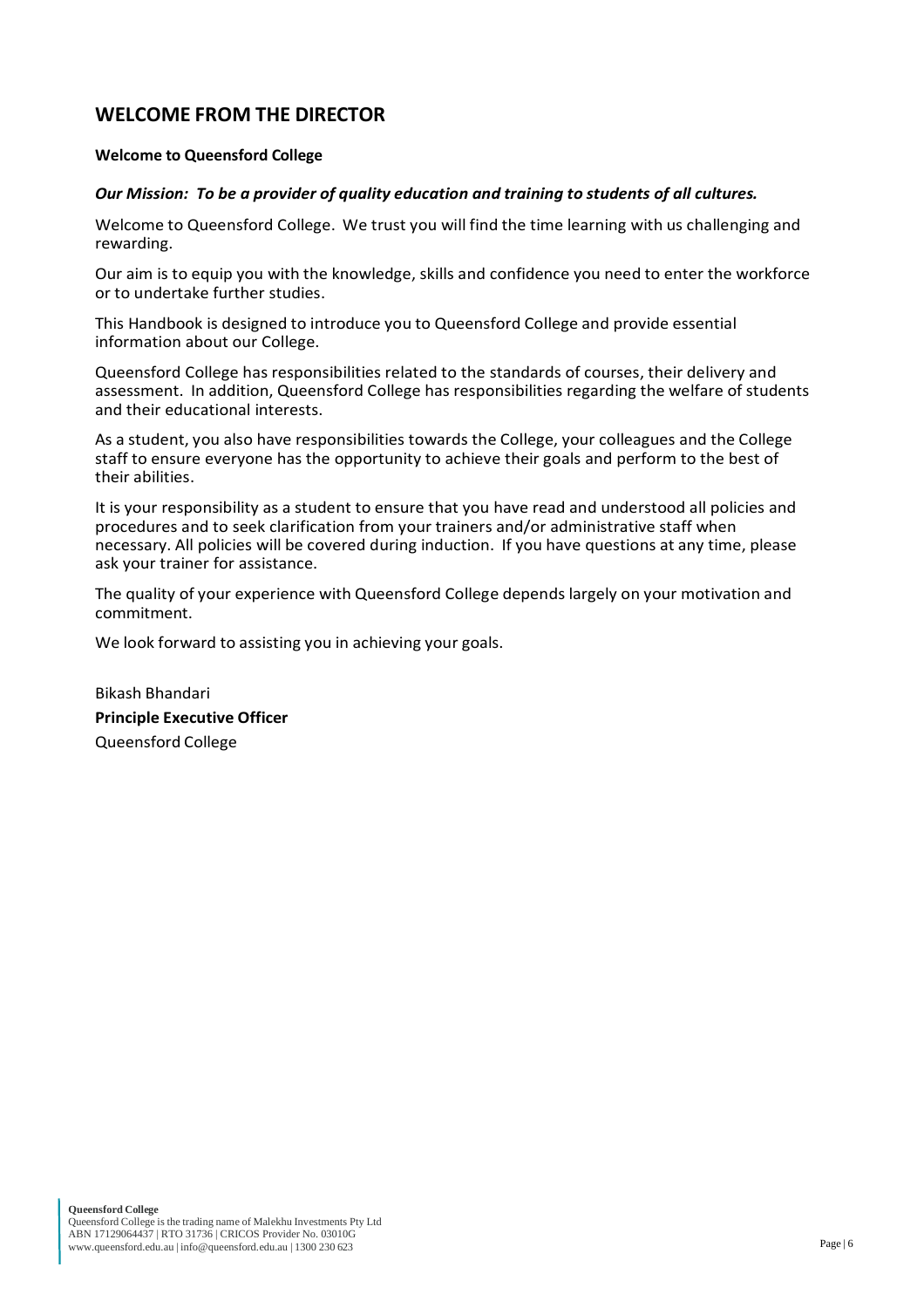# <span id="page-6-0"></span>**1. RELEVANT LEGISLATION AND AUTHORITIES**

In Australia, only Registered Training Organisations (RTOs) can issue nationally recognised qualifications. Our RTO provider code is 31736.

Queensford College also provides training to overseas students and is registered with the Commonwealth Register of Institutions and Courses for Overseas Students. Our CRICOS Code is 03010G.

As an RTO and a provider of training to overseas students, Queensford College is required to adhere to legislation designed to uphold the integrity of nationally recognised qualifications. Students are to be advised that all actions required under the applicable legislation, Regulations and Codes are not subject to the discretion of the College and are required by law. This includes:

#### **Education Services for Overseas Students Act (ESOS Act) 2000**

https:/[/www.legislation.gov.au/Details/C2017C00292.](http://www.legislation.gov.au/Details/C2017C00292)

**The National Code of Practice for Registration Authorities and Providers of Education and Training to Overseas Students 2018 (the National Code).**  https:/[/www.legislation.gov.au/Details/F2017L01182/Html/Text#\\_Toc487026943](http://www.legislation.gov.au/Details/F2017L01182/Html/Text#_Toc487026943)

#### **The Tuition Protection Service (TPS)**

https://tps.gov.au/StaticContent/Get/StudentInformation and https://aei.gov.au/Regulatory-Information/Pages/Information-for-Students.aspx.

#### **The Australian Skills Quality Authority (ASQA)**

https:/[/www.asqa.gov.au/](http://www.asqa.gov.au/)

**Commonwealth Register of Institutions and Courses for Overseas Students (CRICOS)** https:/[/www.studyinaustralia.gov.au/](http://www.studyinaustralia.gov.au/)

#### **Workplace Safety Act 2011**

https:/[/www.legislation.gov.au/Details/C2011A00137](http://www.legislation.gov.au/Details/C2011A00137)

#### **Anti-Discrimination Act 1991**

https:/[/www.legislation.qld.gov.au/view/pdf/2017-06-05/act-1991-085](http://www.legislation.qld.gov.au/view/pdf/2017-06-05/act-1991-085)

#### **Migration Act 1958**

https:/[/www.legislation.gov.au/Details/C2017C00384](http://www.legislation.gov.au/Details/C2017C00384)

# **National Vocational Education and Training Regulator Act 2011**

https:/[/www.legislation.gov.au/Details/C2011A00012](http://www.legislation.gov.au/Details/C2011A00012)

#### **Privacy Act 1988**

https:/[/www.legislation.gov.au/Details/C2017C00283](http://www.legislation.gov.au/Details/C2017C00283)

#### **Disability Discrimination Act 1992**

[https://ww](http://www.legislation.gov.au/Details/C2017C00339)w.leg[islation.gov.au/Details/C2017C00339](http://www.legislation.gov.au/Details/C2017C00339)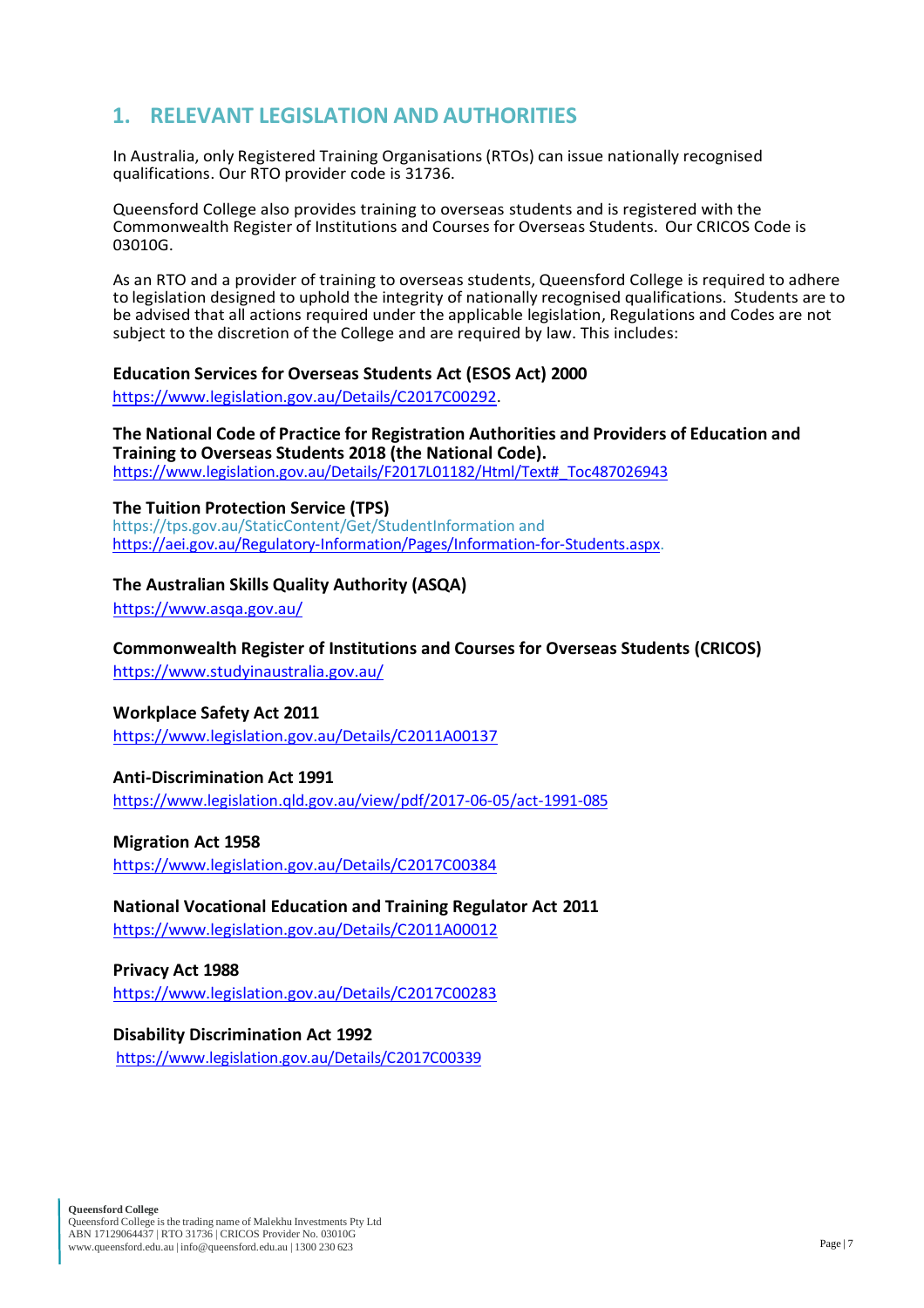# <span id="page-7-0"></span>**2. Campus Information and Contact Numbers**

Queensford College has four (4) campuses across Australia, as listed below. All of these campuses are equipped with state-of-the-art computer labs connected to high-speed internet and printers. Queensford College is not obligated to provide laptops to students in the event of them failing to bring their own to class. Students can also access free wi-fi. Classrooms are also fitted with projectors and students have access to lounge and kitchenette facilities. Selected campuses have specialised training facilities for commercial cookery and nursing courses.

BRISBANE CAMPUS (Head Office) Level 2, 359 Queen Street Brisbane QLD 4000 Australia +61 7 3221 1626 [info@queensford.edu.au](mailto:info@queensford.edu.au)

WENTWORTH STREET CAMPUS, PARAMATTA Level 3, 1 Fitzwilliam Street Parramatta NSW 2150 Australia +61 2 8640 0040 [info@queensford.edu.au](mailto:info@queensford.edu.au)

ADELAIDE CAMPUS Level 11, 90 King William Street Adelaide SA 5000 Australia +61 8 8410 4605

[sa@queensford.edu.au](mailto:sa@queensford.edu.au)

FITZWILLIAM STREET CAMPUS, PARAMATTA Level 5, 9 Wentworth Street Parramatta NSW 2150 Australia +61 2 8640 0040 [info@queensford.edu.au](mailto:info@queensford.edu.au)

#### <span id="page-7-1"></span>**IMPORTANT CONTACTS**

#### **Brisbane Campus**

| 24 Hour Emergency Contact Details |                                                                      |                                                                                                                                                         |                                 |
|-----------------------------------|----------------------------------------------------------------------|---------------------------------------------------------------------------------------------------------------------------------------------------------|---------------------------------|
| Nirbhaya Aryal                    | 0415 805 151                                                         |                                                                                                                                                         |                                 |
| Department                        | <b>Contact Person</b>                                                | <b>Email</b>                                                                                                                                            | Telephone                       |
| <b>General Enquiries</b>          | Reception                                                            | info@queensford.edu.au                                                                                                                                  | 1300 120 457<br>+61 7 3221 1626 |
| <b>IT Support</b>                 | Abhi Gautam                                                          | helpdesk@queensford.edu.au                                                                                                                              | +61 7 3088 6235                 |
| <b>Accounts</b>                   |                                                                      | accounts@queensford.edu.au                                                                                                                              | +61 7 3221 1626                 |
| <b>Student Services</b>           | Nirbhaya Aryal<br>Merry Ramos<br>Nathalie Viglasky<br>Dallas Vonhoff | studentservices@queensford.edu.au<br>n.aryal@queensford.edu.au<br>m.ramos@queensford.edu.au<br>n.viglasky@queensford.edu.au<br>dallas@queensford.edu.au | +61 7 3221 1626                 |
| Vocational<br>Placement           | Danielle Parker                                                      | placement@queensford.edu.au<br>danielle@queensford.edu.au                                                                                               | +61 7 3221 1626                 |
| <b>LLN</b>                        | Sean Kelly                                                           | s.kelly@queensford.edu.au                                                                                                                               | +61 7 3221 1626                 |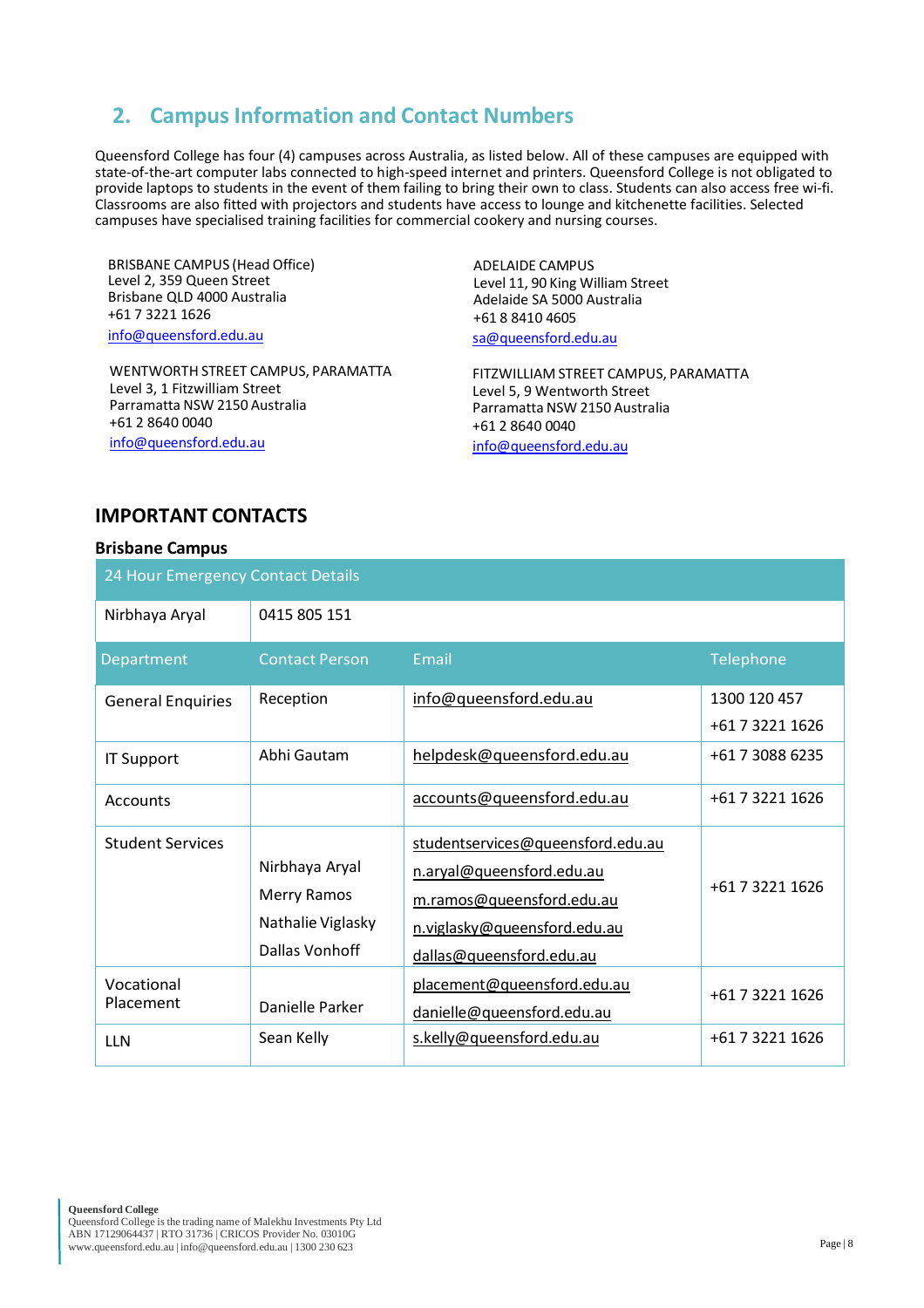#### **Adelaide Campus**

| 24 Hour Emergency Contact Details |                       |                                   |                 |
|-----------------------------------|-----------------------|-----------------------------------|-----------------|
| Niraj Dharel                      | 0468 951 114          |                                   |                 |
| Department                        | <b>Contact Person</b> | <b>Email</b>                      | Telephone       |
| <b>General Enquiries</b>          | Reception             | sa@queensford.edu.au              | 1300 120 457    |
|                                   |                       |                                   | +61 8 8410 4605 |
| <b>IT Support</b>                 | Abhi Gautam           | helpdesk@queensford.edu.au        | +61 7 3088 6235 |
| Accounts                          |                       | accounts@queensford.edu.au        | +61 7 3221 1626 |
| <b>Student Services</b>           |                       | studentservices@queensford.edu.au | +61 7 3221 1626 |
|                                   | Sabina Khanal         | s.khanal@queensford.edu.au        | +61 8 8410 4605 |
|                                   | Carmela Leano         | c.leano@queensford.edu.au         | +61 8 8410 4605 |
|                                   | Niraj Dharel          | n.dharel@queensford.edu.au        | +61 8 8410 4605 |
| Vocational                        |                       | placement@queensford.edu.au       |                 |
| Placement                         | Shana Thomas          | s.thomas@queensford.edu.au        | +61 8 8410 4605 |
| LLN                               | Sean Kelly            | s.kelly@queensford.edu.au         | +61 7 3221 1626 |

#### **Parramatta Campuses**

| 24 Hour Emergency Contact Details |                       |                                   |                 |
|-----------------------------------|-----------------------|-----------------------------------|-----------------|
| Subrat Shakya                     | 0451 216 275          |                                   |                 |
| Department                        | <b>Contact Person</b> | <b>Email</b>                      | Telephone       |
| <b>General Enquiries</b>          | Reception             | sa@queensford.edu.au              | 1300 120 457    |
|                                   |                       |                                   | +61 2 8640 0040 |
| <b>IT Support</b>                 | Abhi Gautam           | helpdesk@queensford.edu.au        | +61 7 3088 6235 |
| <b>Accounts</b>                   |                       | accounts@queensford.edu.au        | +61 7 3221 1626 |
| <b>Student Services</b>           |                       | studentservices@queensford.edu.au | +61 7 3221 1626 |
|                                   | Subrat Shakya         | s.shakya@queensford.edu.au        | +61 2 8640 0040 |
|                                   | Shruti Pandey         | shruti.pandey@queensford.edu.au   | +61 2 8640 0040 |
|                                   | Salmeit Kaur          | s.kaur@queensford.edu.au          | +61 2 8640 0040 |
|                                   | Kriti Bhandari        | k.bhandari@queensford.edu.au      | +61 2 8640 0040 |
|                                   | Angelika Flores       | a.flores@queensford.edu.au        | +61 2 8640 0040 |
| Vocational                        |                       | placement@queensford.edu.au       |                 |
| Placement                         | Bivechana Pradhan     | biv@queensford.edu.au             | +61 8 8410 4605 |
| <b>LLN</b>                        | Sean Kelly            | s.kelly@queensford.edu.au         | +61 7 3221 1626 |

#### **Queensford College**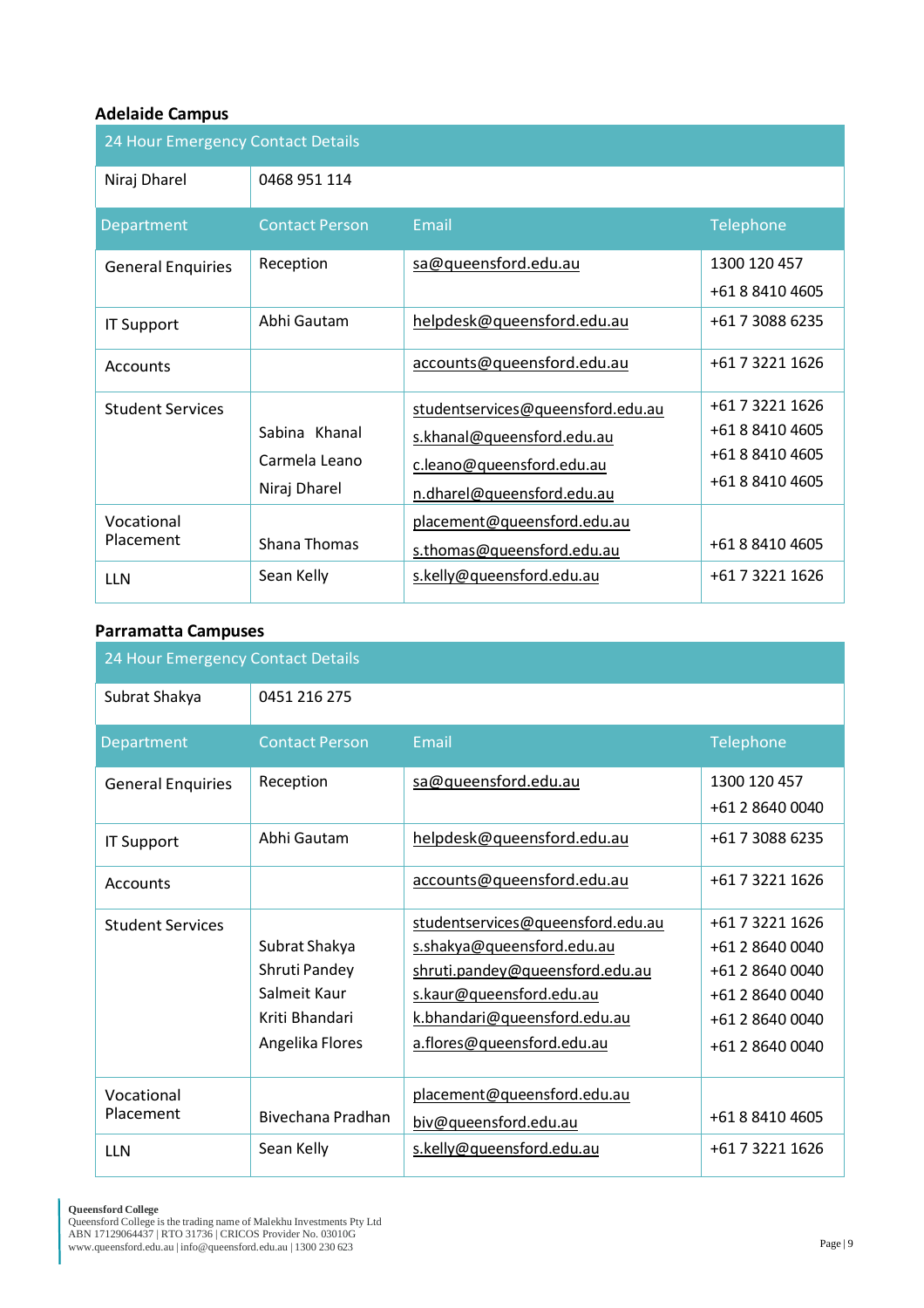# <span id="page-9-0"></span>**3. WHAT YOU NEED TO KNOW**

## <span id="page-9-1"></span>**3.1 Living Costs in Australia**

Knowing the average living costs in Australia is an important part of your preparation for living and studying in Australia. The costs below are an approximate guide only, and you should be aware that these costs may vary depending on your study location in Australia.

#### **Accommodation**

- Hostels and Guesthouses \$90 to \$150 per week
- Shared Rental \$85 to \$215 per week
- On campus \$90 to \$280 per week
- Homestay \$235 to \$325 per week
- Rental \$165 to \$440 per week
- Boarding schools \$11,000 to \$22,000 a year

#### **Other living expenses**

- Groceries and eating out \$80 to \$280 per week
- Gas, electricity \$35 to \$140 per week
- Phone and Internet \$20 to \$55 per week
- Public transport \$15 to \$55 per week
- Car (after purchase) \$150 to \$260 per week
- Entertainment \$80 to \$150 per week

The 'Insider Guides Cost of Living Calculator' is also a useful tool to help estimate your cost of living in Australia: [www.insiderguides.com.au/cost-of-living-calculator/](http://www.insiderguides.com.au/cost-of-living-calculator/)

## <span id="page-9-2"></span>**2.2 Health and Safety in Australia**

Australia is generally a very safe and welcoming place to live and study, but it is still important to understand your new environment to ensure you have a safe and happy stay. The following website; [http://www.australiatravelsearch.com.au/trc/health.html; p](http://www.australiatravelsearch.com.au/trc/health.html%3B)rovides you with information regarding Health insurance, medicinal products, safety on the roads, safety at the beach and personal safety tips.

The following is a list of some important telephone numbers and websites that students may find useful during their time at the college.

| <b>Element</b>                             | <b>Location</b>            | <b>Phone Number</b> |  |
|--------------------------------------------|----------------------------|---------------------|--|
|                                            | <b>On Campus Resources</b> |                     |  |
| <b>Queensford College</b>                  | <b>Brisbane</b>            | $(+61)$ 7 3221 1626 |  |
|                                            | Sydney                     | $(+61)$ 8 8660 0040 |  |
|                                            | Adelaide                   | $(+61)$ 8 8410 4605 |  |
| <b>Off Campus Resources</b>                |                            |                     |  |
| <b>Emergency</b> (Police, fire, Ambulance) |                            | 000                 |  |
|                                            |                            |                     |  |
| <b>Non-Emergency Contact</b>               |                            |                     |  |
| Queensland-Police link                     |                            | 131 444             |  |
| New South Wales- Police Force              |                            | 131 444             |  |
| South Australia- Police                    |                            | 131 444             |  |
| <b>Telephone Interpreter Service (TIS)</b> | 1800 131 450               |                     |  |
|                                            |                            |                     |  |

**Queensford College**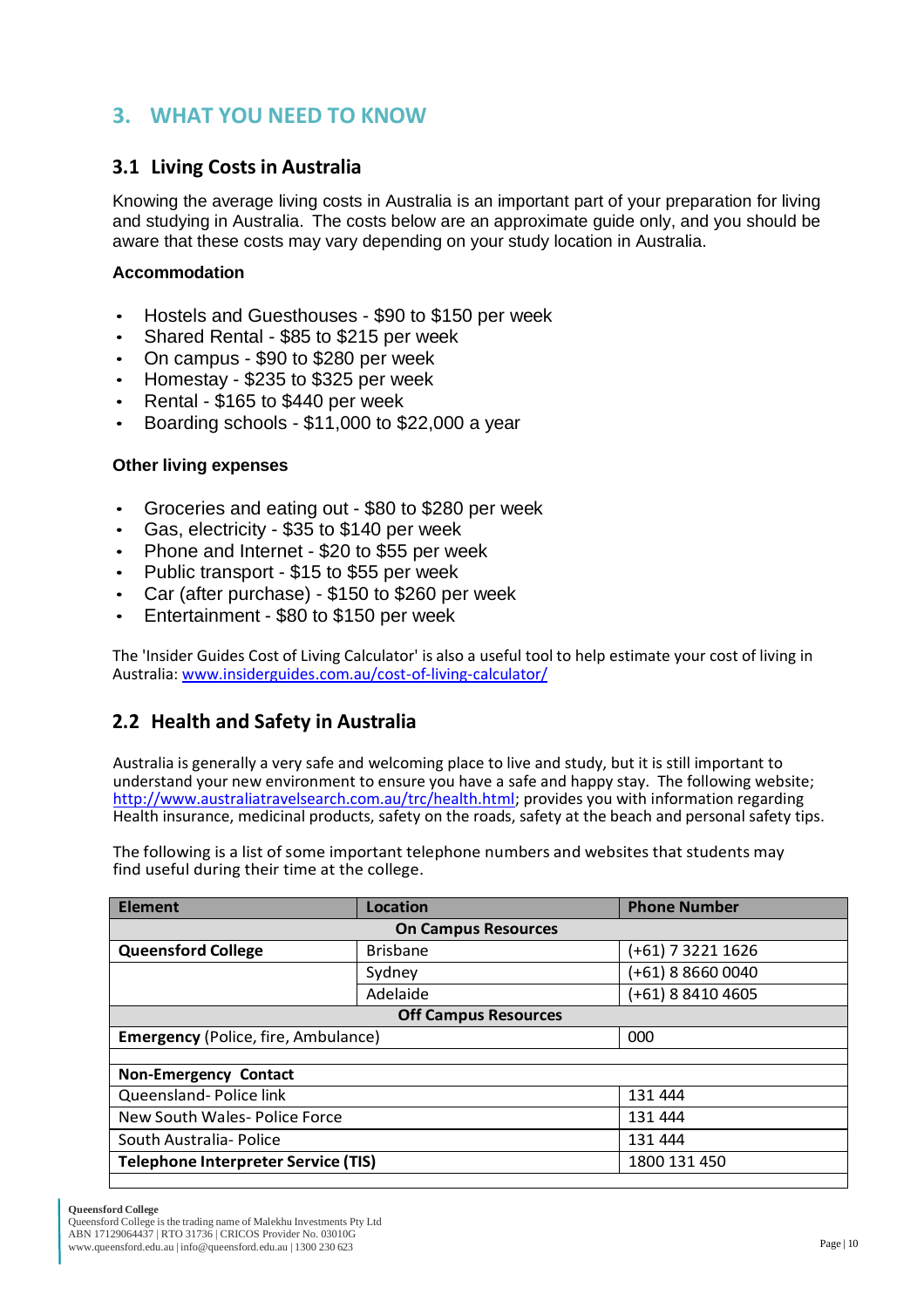| <b>Department of Home Affairs</b>                                                         | 131881                                              |
|-------------------------------------------------------------------------------------------|-----------------------------------------------------|
| https://www.homeaffairs.gov.au/trav/stud                                                  |                                                     |
|                                                                                           |                                                     |
| <b>Overseas Student Health Cover</b>                                                      |                                                     |
| http://www.health.gov.au/internet/main/Publishing.nsf/Content/O                           |                                                     |
| verseas+Student+Health+Cover+FAQ-1#insurersofferoshc                                      |                                                     |
|                                                                                           |                                                     |
| About Australia: http://australia.gov.au/about-australia                                  |                                                     |
| <b>Transportation</b>                                                                     |                                                     |
| Brisbane: www.translink.com.au                                                            |                                                     |
| Sydney: https://transportnsw.info/                                                        |                                                     |
| Adelaide: http://www.adelaidemetro.com.au/                                                |                                                     |
|                                                                                           |                                                     |
| <b>Mental Health Beyondblue</b>                                                           | 1300 22 4636                                        |
|                                                                                           |                                                     |
| <b>24 hour Counselling Hotlines</b>                                                       | <b>Lifeline 131 114</b><br>Suicide Helpline 131 114 |
| <b>Public holidays in Australia:</b>                                                      |                                                     |
| http://australia.gov.au/topics/australian-facts-and-figures/public-                       |                                                     |
| holidays                                                                                  |                                                     |
|                                                                                           |                                                     |
| Australia's banking system (major banks)                                                  |                                                     |
| Commonwealth Bank: www.commbank.com.au                                                    |                                                     |
| <b>Westpac Banking Corporation: www.westpac.com.au</b>                                    |                                                     |
| Australia and New Zealand Banking Group: www.anz.com.au                                   |                                                     |
| National Australia Bank: www.nab.com.au                                                   |                                                     |
|                                                                                           |                                                     |
| Australian Taxation Office (ATO): www.ato.gov.au                                          |                                                     |
|                                                                                           |                                                     |
| Job search:                                                                               |                                                     |
| SEEK: www.seek.com.au                                                                     |                                                     |
| MyCareer: http://mycareer.com.au                                                          |                                                     |
|                                                                                           |                                                     |
| <b>Fair Work Ombudsman</b>                                                                |                                                     |
| https://www.fairwork.gov.au/how-we-will-help/templates-and-guides/fact-sheets/rights-and- |                                                     |
| obligations/international-students                                                        |                                                     |
|                                                                                           |                                                     |
| <b>National Sexual Assault, Domestic Family Violence Counselling</b><br><b>Service</b>    | 1800 737 732                                        |
|                                                                                           | Bris: 1800 177 833                                  |
| <b>Alcohol &amp; Drug Information</b>                                                     | Adel: 1300 13 1340                                  |
|                                                                                           | Sydney Metro: (02) 9361                             |
|                                                                                           | 8000                                                |
|                                                                                           | Regional & Rural NSW<br>1800 422 599                |
|                                                                                           |                                                     |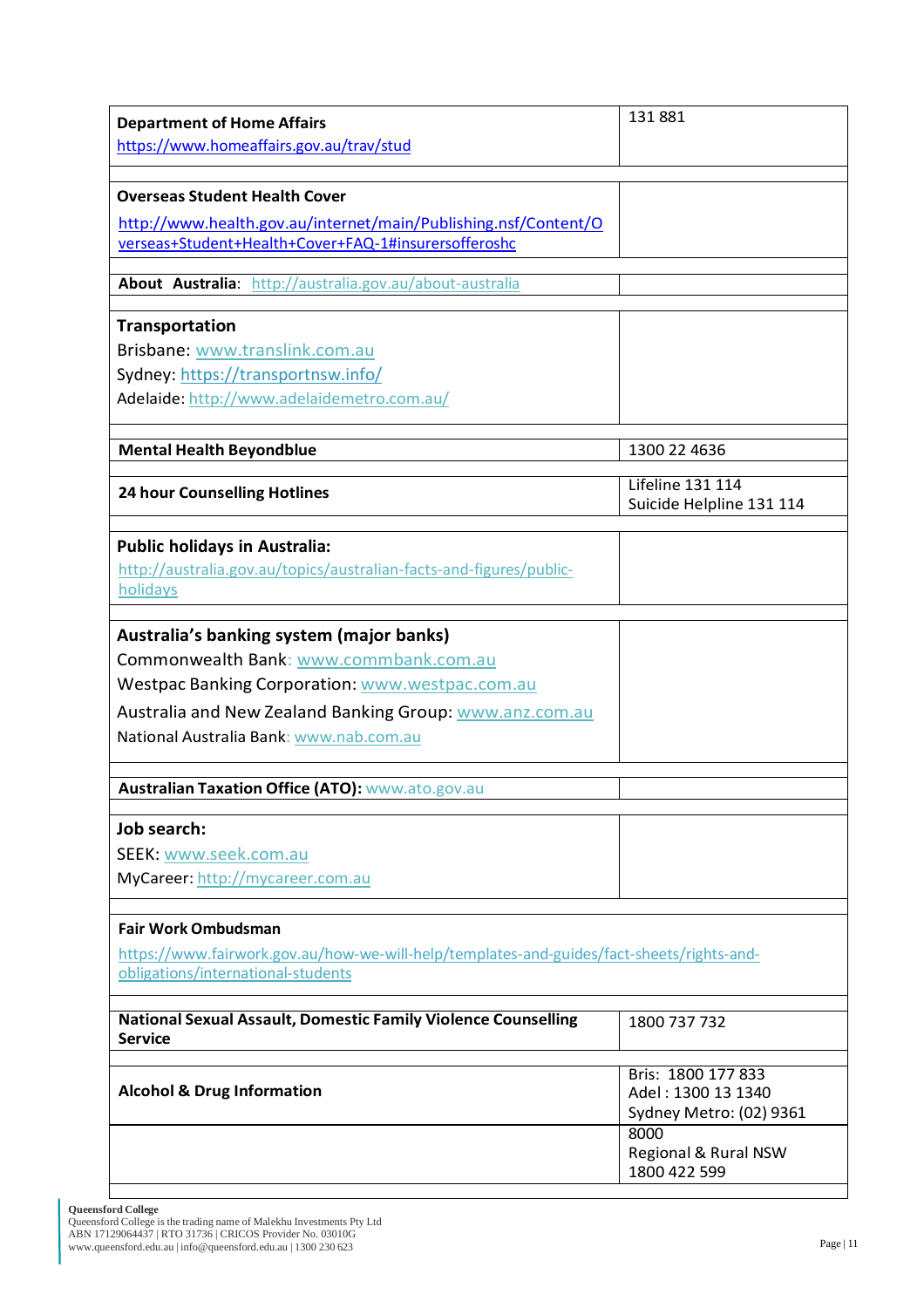| <b>Community Legal Centres</b>    | Sydney - (02) 9212 7333<br>Adelaide - (08) 8324 1800 |
|-----------------------------------|------------------------------------------------------|
|                                   | Brisbane - (07) 3392 0092                            |
|                                   | Brisbane: 1300 682 254                               |
| <b>Children's Services</b>        | Sydney: 132 111                                      |
|                                   | Adelaide: (08) 8124 4185                             |
| <b>Kids Helpline</b>              | 1800 55 1800                                         |
|                                   |                                                      |
| <b>Poison Information Centre</b>  | 131126                                               |
|                                   |                                                      |
| <b>Hospitals- Queensland</b>      |                                                      |
| Mater Hospital                    | 3840 8111                                            |
| <b>Prince Charles Hospital</b>    | 33508111                                             |
| Princes Alexandra Hospital        | 3240 2111                                            |
| Royal Brisbane Hospital           | 32538111                                             |
| QE II Hospital                    | 3275 6111                                            |
| <b>Wesley Hospital</b>            | 3232 7000                                            |
| Logan Hospital                    | 32998899                                             |
| <b>Gold Coast Hospital</b>        | 55198211                                             |
| <b>Hospitals- New South Wales</b> |                                                      |
| Royal North Shore Hospital        | 02 9926 7111                                         |
| <b>Prince of Wales Hospital</b>   | 02 9382 2222                                         |
| Manly Hospital                    | (02 9976 9611                                        |
| Nepean Hospital                   | 02 4734 2000                                         |
| Macquarie University Hospital     | 02 9812 3000                                         |
| <b>Blacktown Hospital</b>         | 02 9881 8000                                         |
| <b>Hospitals- South Australia</b> |                                                      |
| <b>Flinders Medical Centre</b>    | 08 8204 5511                                         |
| Royal Adelaide Hospital           | 08 7074 0000                                         |
| The Queen Elizabeth Hospital      | 08 8222 6000                                         |
| Women's and Children's Hospital   | 08 8161 7000                                         |

# <span id="page-11-0"></span>**2.3 Orientation/Induction**

Before your course starts, you will receive information about your on-campus orientation day, together with a link to complete an online orientation. At your orientation, Queensford College staff will help you to become familiar with our facilities and our policies and procedures.

Orientation – must be done before your course commencement.

- a) PART 1: Online -
- b) PART 2: Campus tour and Student ID cards issue
- c) Submit OSHC and USI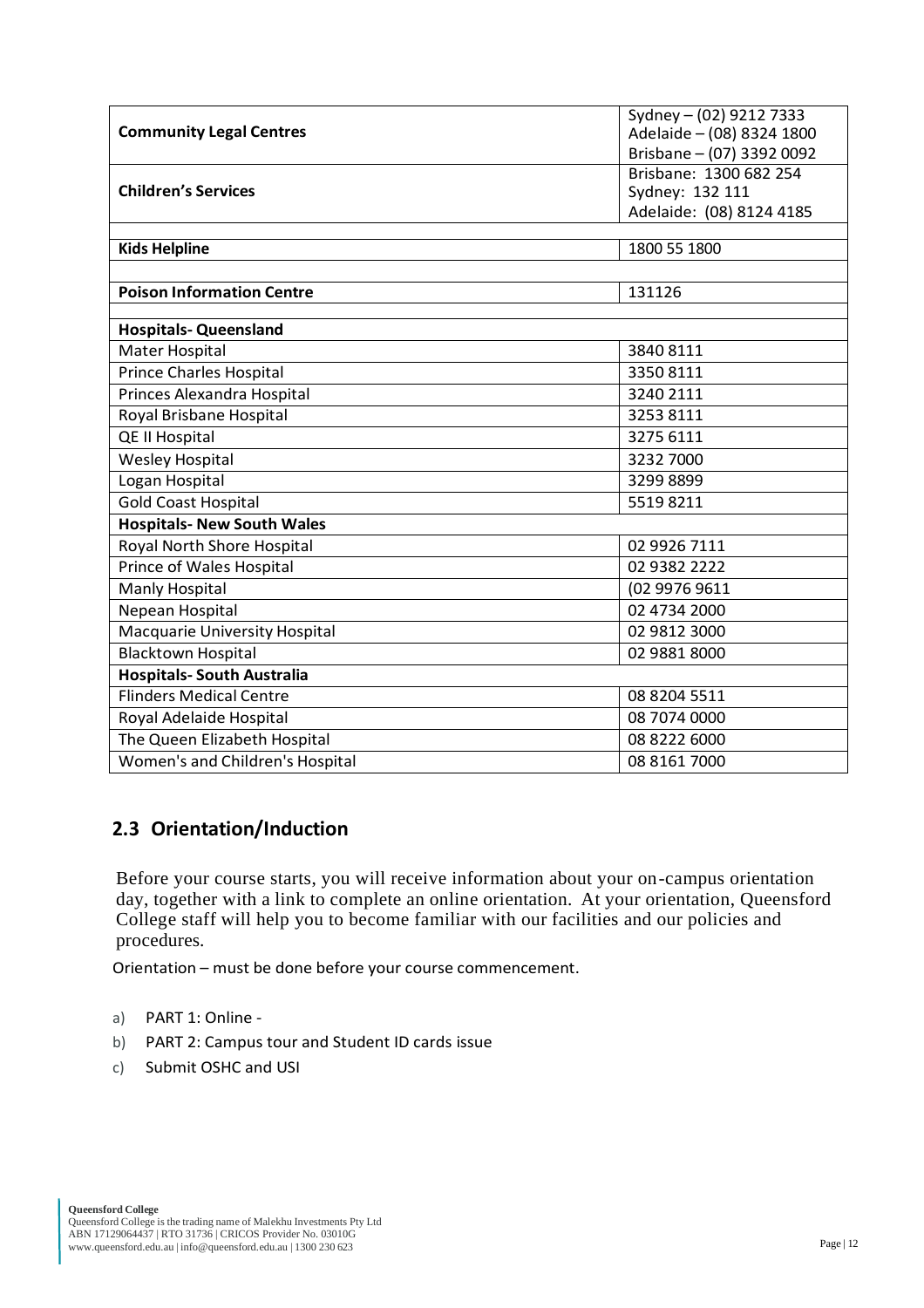# <span id="page-12-0"></span>**2.4 Overseas Student Health Cover (OSHC)**

Student Visa holders are required to obtain Overseas Student Health Cover (OSHC) to cover their stay in Australia for the duration of their studies. You must be covered by an authorised OSHC provider during your stay in Australia. You can find further information about OSHC by going to the following web site:

[http://www.health.gov.au/internet/main/Publishing.nsf/Content/Overseas+Student+Health+C](http://www.health.gov.au/internet/main/Publishing.nsf/Content/Overseas%2BStudent%2BHealth%2BC)  over+FAQ-1#insurersofferoshc

If you have any questions, please call Student Services on 1300 230 623.

# <span id="page-12-1"></span>**2.5 Unique Student Identifier (USI)**

If you are a new or continuing student undertaking nationally recognised training, you need a USI to receive your qualification or statement of attainment. If you don't have a USI we cannot issue your qualification or statement of attainment.

Follow this link to create your own USI https:/[/www.usi.gov.au/students/create-your-usi.](http://www.usi.gov.au/students/create-your-usi)

Student Services staff at your campus will also be able to assist you to create a USI.

## <span id="page-12-2"></span>**2.6 Student ID Cards**

You will be issued with a student ID card at your campus. Student ID cards are issued per course, and expires at the end of your course finish date. Please go to the reception at your campus to obtain your ID card and also when due for renewal.

## <span id="page-12-3"></span>**2.7 Translink Go Card**

As a full-time student, you are eligible to apply for a concession fare on TransLink public transport services. Registering your Go Card for Concession will make your travel fares cheaper than regular fares (up to 50%). When travelling on tertiary concession fares, you must carry your student ID and show it as proof of concession eligibility when asked by a TransLink driver or authorised person. If you choose to travel on concession fares without your student ID, or you do not meet the eligibility criteria, you could be fined \$243. Find out more at Translink – [www.translink.com.au](http://www.translink.com.au/)

## <span id="page-12-4"></span>**2.8 Communication**

In order to maintain communication with our students, Queensford College will require you to provide us with your current mobile number and a valid email address. As the vast majority of communication will be via email, please ensure you check your email account on a daily basis so you do not miss any important information or updates regarding your studies. You must also advise us immediately should you change your mobile number or email address.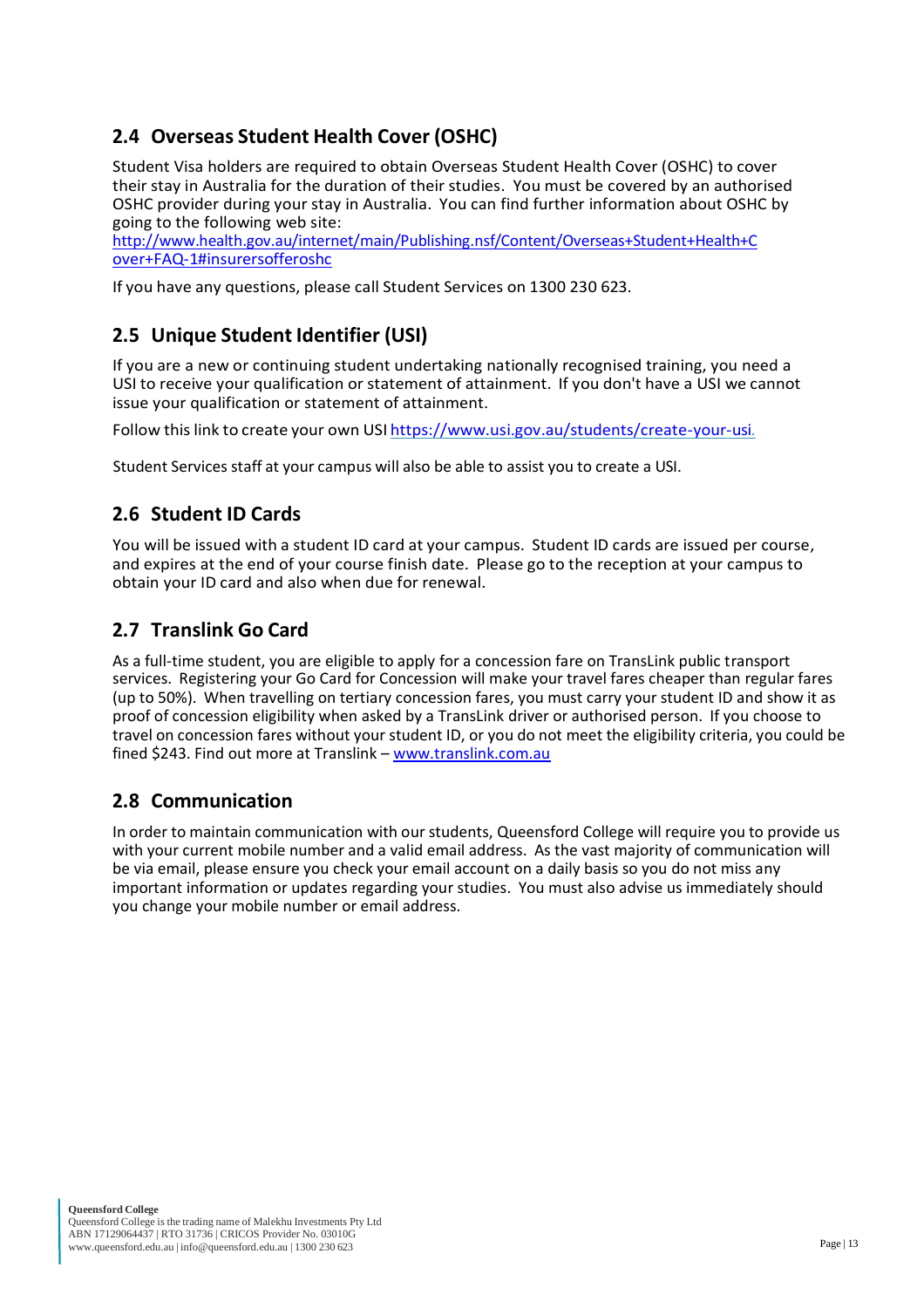## <span id="page-13-0"></span>**2.9 Academic Calendar**

Please refer to the Queensford College website: https://queensford.edu.au/intake-dates/, for academic calendar with semester terms, break and public holiday information. This is a generic timetable and it may vary from class to class. Please visit reception for more information or contact the Queensford College Student Support Team on 1300 230 623.

Note: Queensford College reserves the right to change the holidays as time tabled if required and students will be notified accordingly.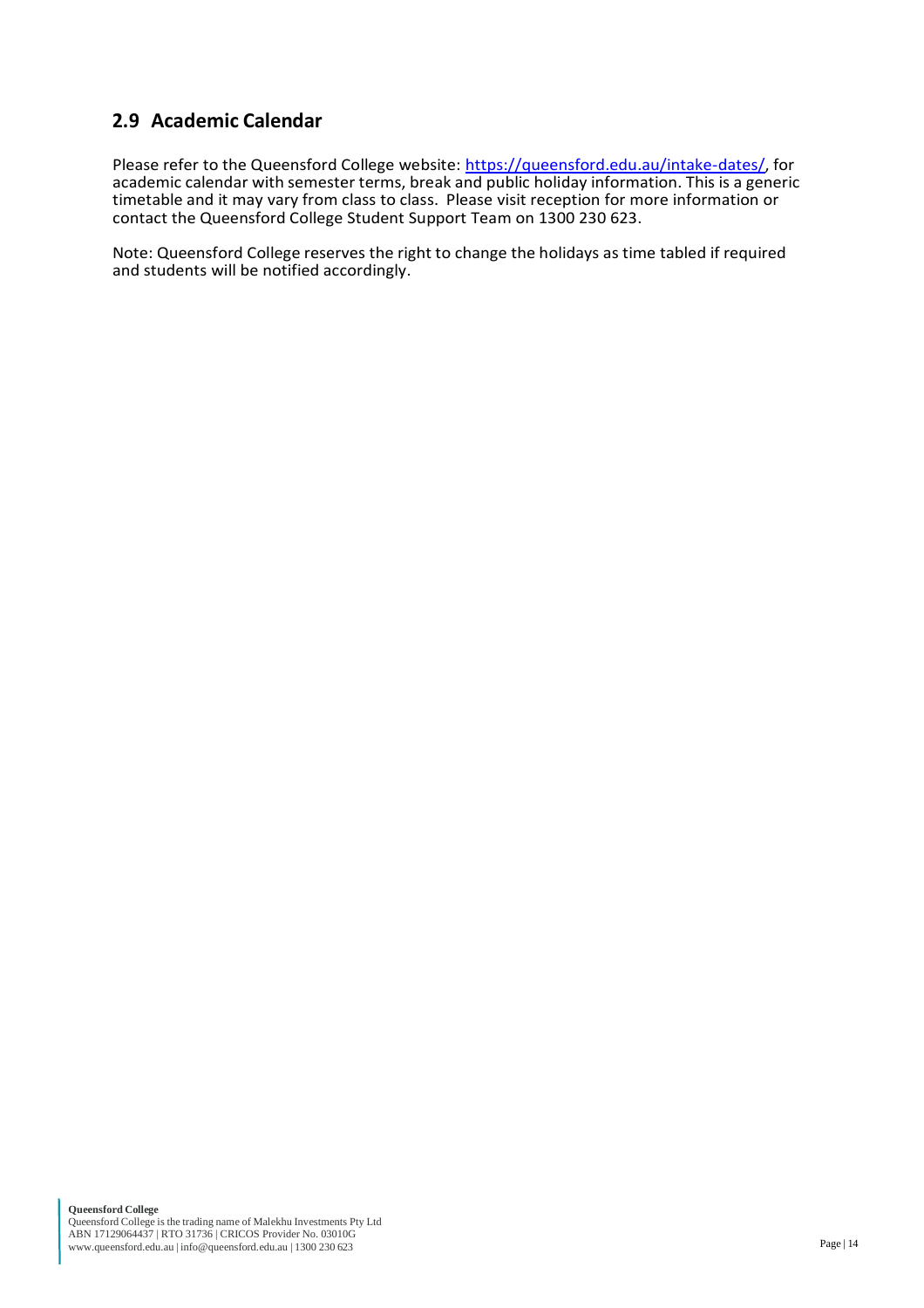# <span id="page-14-0"></span>**3. PAYMENTS**

# **3.1 Fee table (Administrative service fee charges. Subject to change annually)**

| <b>Description</b>                                                                                                                | <b>Form type/Contact office</b>       | <b>Amount \$AUD</b>                                                                                                                                                                                                                                                                             |
|-----------------------------------------------------------------------------------------------------------------------------------|---------------------------------------|-------------------------------------------------------------------------------------------------------------------------------------------------------------------------------------------------------------------------------------------------------------------------------------------------|
| <b>Enrolment Fee</b><br>(Non-refundable)                                                                                          | Enrolment Application form/Online     | \$250                                                                                                                                                                                                                                                                                           |
| Interim transcript                                                                                                                | <b>Student Services Team</b>          | 1 <sup>st</sup> copy free, thereafter \$50                                                                                                                                                                                                                                                      |
| Student ID card                                                                                                                   | <b>Student Services Team</b>          | 1 <sup>st</sup> copy free, thereafter \$20                                                                                                                                                                                                                                                      |
| Change of commencement<br>date/deferral of the course                                                                             | <b>Enrolment Variation form</b>       | \$250 or;<br>Free to the applicants due to delayed visa processing,<br>and caused by serious medical illness                                                                                                                                                                                    |
| Change of course                                                                                                                  | <b>Enrolment Variation form</b>       | \$250                                                                                                                                                                                                                                                                                           |
| RPL application and information<br>collection                                                                                     | RPL/Credit transfer application form  | \$250 administration fee                                                                                                                                                                                                                                                                        |
| Credit transfer                                                                                                                   | RPL/Credit transfer application form  | \$250 administration fee                                                                                                                                                                                                                                                                        |
| <b>Early Termination request</b>                                                                                                  | <b>Enrolment Variation form</b>       | No additional fees                                                                                                                                                                                                                                                                              |
| Qualification and final transcript                                                                                                | <b>Student Services Team</b>          | 1 <sup>st</sup> copy free, thereafter: \$50                                                                                                                                                                                                                                                     |
| Statement of attainment                                                                                                           | <b>Student Services Team</b>          | 1st Copy free. Thereafter: \$50                                                                                                                                                                                                                                                                 |
| <b>Express service for certificates</b>                                                                                           | <b>Student Services Team</b>          | \$20 for the next day,<br>\$50 same day<br>Extra \$20 for the express post                                                                                                                                                                                                                      |
| <b>Refund Attraction Fee</b>                                                                                                      | Tuition fee refund application        | \$250                                                                                                                                                                                                                                                                                           |
| Late Assessment Fee (Theory) due<br>to non-submission on due date<br>(with no evidence of medical or<br>other compelling reasons) | <b>Student Services Team</b>          | \$150 per unit                                                                                                                                                                                                                                                                                  |
| <b>Missed Practical Class</b>                                                                                                     | <b>Student Services Team</b>          | \$600 per missed practical class<br>Applicable for:<br>SIT40516 Certificate IV in Commercial Cookery<br>CHC33015 Certificate III in Individual Support<br>$\overline{\phantom{a}}$<br>CHC43015 Certificate IV in Ageing Support<br>HLT54115 Diploma of Nursing                                  |
| Re-sit Practical Assessment due to<br>missed Practical Assessment (with<br>no evidence of medical or other<br>compelling reasons) | <b>Student Services Team</b>          | \$600 per missed practical assessment<br>Applicable for:<br>SIT40516 Certificate IV in Commercial Cookery<br>CHC33015 Certificate III in Individual Support<br>$\overline{\phantom{a}}$<br>CHC43015 Certificate IV in Ageing Support<br>$\overline{\phantom{m}}$<br>HLT54115 Diploma of Nursing |
| Appeal of assessment /<br>re-assessment                                                                                           | Complaints and Appeals Form/Reception | No charges                                                                                                                                                                                                                                                                                      |
| AcPrinting and photocopy                                                                                                          | <b>Student Services Team</b>          | Free for 300 pages per course. Thereafter: \$20                                                                                                                                                                                                                                                 |
| Leave request                                                                                                                     | <b>Enrolment Variation form</b>       | No fee                                                                                                                                                                                                                                                                                          |
| Late payment of fees                                                                                                              | <b>Accounts Department</b>            | \$50 per week                                                                                                                                                                                                                                                                                   |
| Replacement of textbook and/or<br>learning materials                                                                              | Written application                   | As applicable                                                                                                                                                                                                                                                                                   |
| <b>Accommodation Placement Fee</b>                                                                                                | <b>Admissions Team</b>                | \$250                                                                                                                                                                                                                                                                                           |
| Airport Pickup fee                                                                                                                | <b>Admissions Team</b>                | \$250                                                                                                                                                                                                                                                                                           |

#### **Queensford College**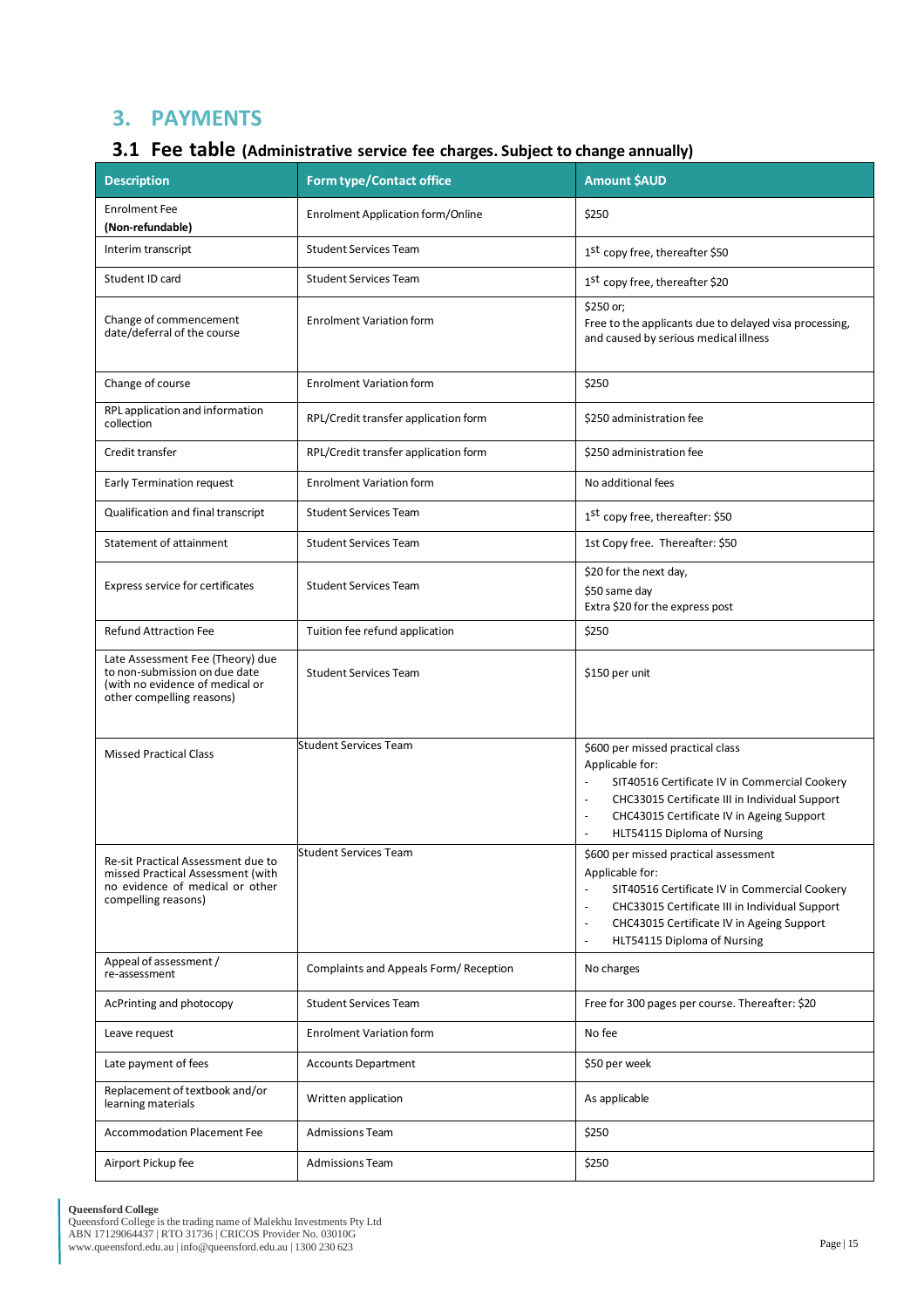If exemptions are granted before the commencement of the course and the student finishes the course early, the student remains obligated to pay the fees for the subjects completed only. However, exemptions granted after the commencement of the course will not reduce the total course fee.

## <span id="page-15-0"></span>**3.2 Making payments**

#### **Payment instalment plan**

Tuition fees can be paid by EFTPOS/credit card or bank transfer. Debit card transactions do not attract any charges. MasterCard, Visa and Bank Card transactions are subject to a payment processing fee of 2.5%. Queensford College does not accept American Express Cards. Credit cards which are issued overseas will occur an additional \$30 for the transaction fee on the top of the tuition fees and surcharge.

Please refer to your offer letter for the payment instalment plans and make a payment on time with your STUDENT ID or FULL NAME as reference.

| Bank Name: Commonwealth Bank of Australia |
|-------------------------------------------|
| Account Name: Queensford College          |
| Branch Number: 064183                     |
| Account Number: 1027                      |
| 4291 SWIFT Code:                          |
| CTBAAU2S                                  |

# <span id="page-15-1"></span>**4. REFUND POLICY**

A copy of this policy will be provided to students before a contract/agreement is signed or an amount of money is paid for a registered course. A copy of this policy is also available on the Queensford College website.

This refund policy applies to all course monies paid to the College and includes any course monies paid to an education agent to be remitted to the College as per the Letter of Offer. This policy applies to both commencing and extending students and covers full and partial refunds, refunds in the event of student default and in the case of provider default.

#### **Refund Table**

| <b>Enrolment / Application \$250</b>                                                                                                                                 | <b>Non</b> - refundable |
|----------------------------------------------------------------------------------------------------------------------------------------------------------------------|-------------------------|
| <b>Tuition Fees</b>                                                                                                                                                  |                         |
| Visa refused prior to course commencement (evidence required)                                                                                                        | Full refund             |
| Withdrawal at least 10 weeks prior to agreed starting date                                                                                                           | Full refund             |
| Withdrawal at least 4 weeks prior to agreed starting date                                                                                                            | 75% refund              |
| Withdrawal less than 4 weeks prior to agreed starting date                                                                                                           | 60% refund              |
| Withdrawal after the agreed starting date                                                                                                                            | No refund               |
| Visa cancelled due to actions of the students                                                                                                                        | No refund               |
| Course withdrawn by Queensford College (provider default)                                                                                                            | Full refund             |
| Student is unable to start the course on serious medical grounds and<br>evidence is provided from a registered doctor at least 2 weeks prior to<br>agreed start date | Partial / Full refund   |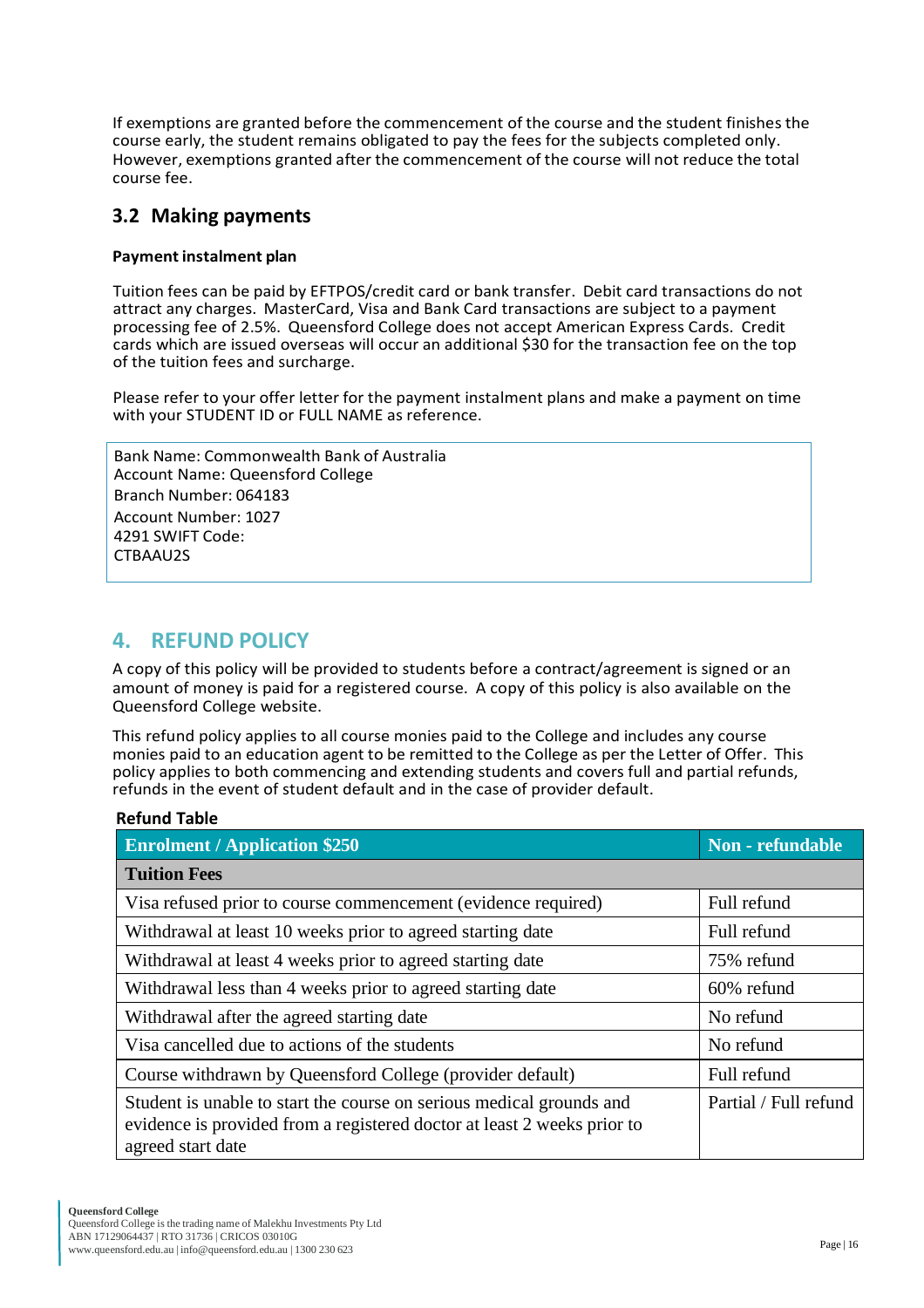| Student fails to achieve an acceptable English Language Proficiency<br>(required for commencing the Vocational Course/s the student is enrolled | No refund |
|-------------------------------------------------------------------------------------------------------------------------------------------------|-----------|
| in) as required by Queensford                                                                                                                   |           |
| All tuition fee refunds will attract \$250.00 administration fee                                                                                |           |

• **Queensford College reserves the right to withhold granting of the award attained by the student, if the student has outstanding fees.**

Queensford College does not provide refunds for:

- Application fees, accommodation assistance fees & airport reception fees
- Withdrawal from course after the course has commenced
- Change in student's work hours
- Inconvenience of travel to class
- Moving interstate or overseas
- Job change or retrenchment
- Students who leave before completing the course and/or qualification

All bank charges incurred by Queensford College in issuing a refund will be met by the student.

Refer to the student Complaints & Appeals policy and procedure on the Queensford website for more information if you wish to appeal the Refund Policy.

# <span id="page-16-0"></span>**5. COURSE PROGRESSION AND MOINTORING POLICY**

Queensford College's Course Progress and Monitoring Policy and Procedure can be located on our website under Downloads in the section "Student Policies": https://queensford.edu.au/downloads/. Queensford College monitors, records and assesses students' course progress. Queensford College proactively notifies students identified as being at risk of failing to meet their course progress requirements, implementing appropriate intervention strategies in order to support students to meet course progress requirements and complete their course within the expected duration specified on the overseas student's CoE.

# <span id="page-16-1"></span>**5.1 Unsatisfactory Course Progress**

Unsatisfactory course progress is defined as not successfully completing or demonstrating competency in at least 50% of the course requirements in one compulsory study period.

Queensford College assesses each student's course progress at the end-point of each compulsory study period. A 'study period' is determined for each qualification individually and is dependent upon the duration of the course. The number and length of each study period per qualification, will be laid out in a student's course timetable and provided to the student at the time of orientation. During the orientation process, students are again informed of their course progress requirements and progress review dates.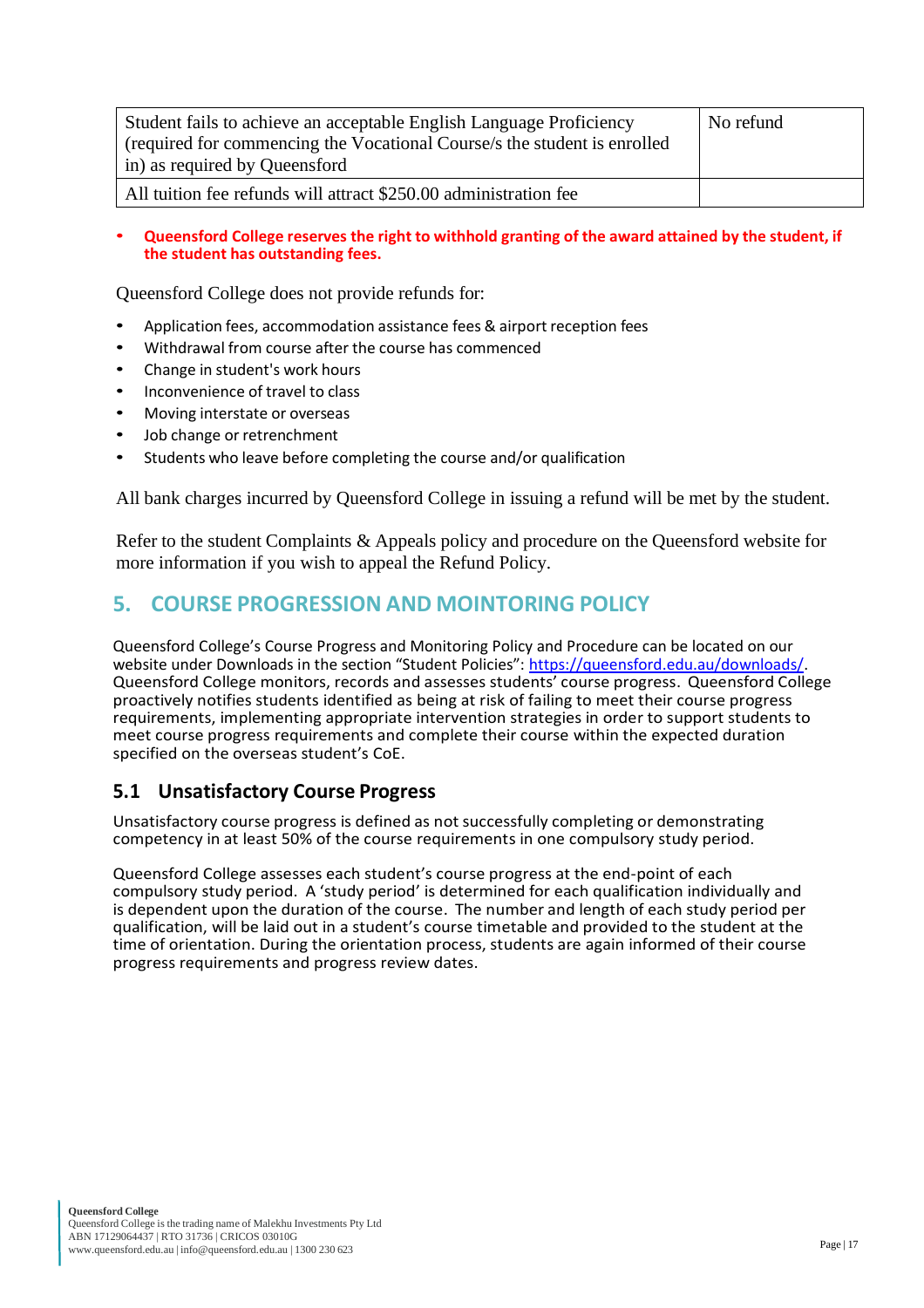At the end of each compulsory study period, students will be assessed to determine satisfactory course progress. If a student is identified for the first time as not achieving satisfactory course progress, an Intervention Strategy Agreement will be created and implemented.

Queensford College may choose to intervene at any point before the end of a study period should a student be deemed at risk of not achieving satisfactory course progress. Reasons may include, but are not limited to, the student's attendance has declined, does not respond to Queensford College's attempts to assist the student in achieving satisfactory course progress, identified LLN support requirements.

Students identified as not making satisfactory course progress in a second consecutive study period, will be notified in writing (Notice of Intent to Report) as soon as practicable of the College's intention to report the student to the Department of Home Affairs for unsatisfactory progress.

Within the Notice of Intent to Report, students are informed of the reason the College intends to report them to the Department of Home Affairs, along with advising of their right to access the College's complaints and appeals process in accordance with Standard 10 of the National Code (Complaints and Appeals) and that they have 20 working days in which to do so. The student will also be notified that the College will maintain the student's enrolment and cancellation will not take effect, until the appeals process has been completed.

The outcome of all internal overseas student appeals, will be determined by members of Queensford College's academic team, leadership team or other suitable delegated officers.

## <span id="page-17-0"></span>**5.2 Intervention Strategy**

Queensford College will implement an intervention strategy to provide support for students who have been identified at risk of achieving satisfactory course progress.

The strategies offered to help students meet course progress requirements may include, but are not limited to:

- a. implementation of strict attendance requirements
- b. requirement to submit all subsequent assessments by the identified submission due date
- c. discuss opportunities for makeup classes designed for intervention
- d. counselling sessions with the applicable Department Coordinators
- e. individual case management
- f. opportunity for re-assessment
- g. assigning a trainer mentor for ongoing monitoring
- h. additional English language support
- i. invitation for inclusion in support study groups or tutoring
- j. a combination of the above with a reduction in course load
- k. re-affirming with students that unsatisfactory course progress in two consecutive study periods may result in student being reported to the Department of Home Affairs, which may result in cancellation of their student visa (pending appeals process)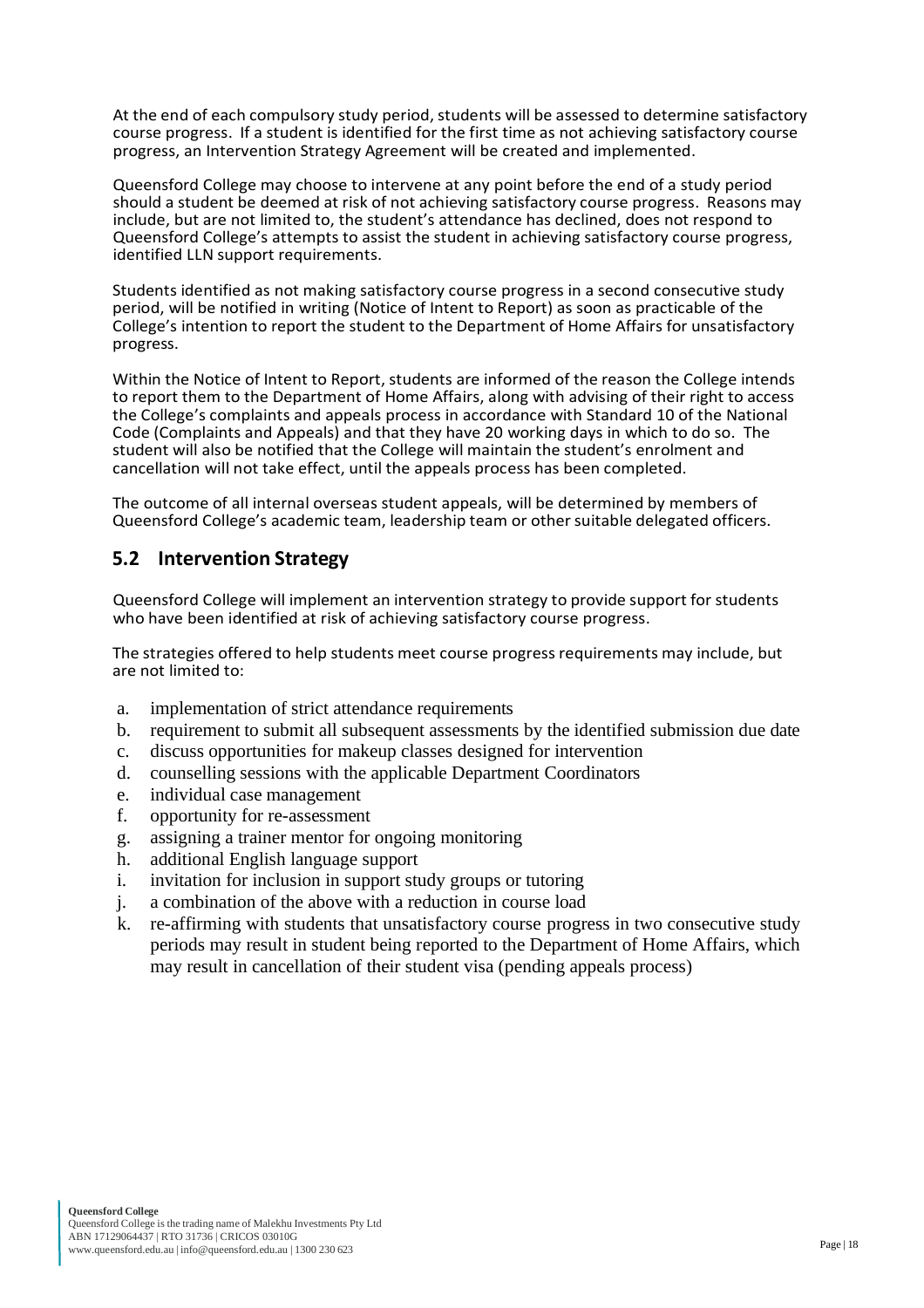# <span id="page-18-0"></span>**5.3 Notice of Intent to Report**

Students identified as not making satisfactory course progress in a second consecutive study period, will be notified in writing (Notice of Intent to Report) as soon as practicable of the College's intention to report the student to the Department of Home Affairs for unsatisfactory progress.

Within the Notice of Intent to Report, students are informed of the reason the College intends to report them to the Department of Home Affairs, along with advising of their right to access the College's complaints and appeals process in accordance with Standard 10 of the National Code (Complaints and Appeals) and that they have 20 working days in which to do so. The student will also be notified that the College will maintain the student's enrolment and cancellation will not take effect, until the appeals process has been completed.

The outcome of all internal overseas student appeals, will be determined by members of Queensford College's academic team, leadership team or other suitable delegated officers.

# <span id="page-18-1"></span>**6. COURSE ATTENDANCE**

Under Section 19.1(c) of the Education Services for Overseas Students (ESOS) Act 2000, Queensford College is required to inform the Department of Home Affairs within 31 days (14 days for students under 18 years of age), of any student who do not commence their course when scheduled to do so.

Students who do not attend any scheduled classes within 31 days will be sent an Intention to Cancel Due to Non-Commencement notification via email. This may result in the cancelation of the student's visa. Students will be advised they may lodge an appeal in which they will have 20 working days to respond to the notification. The appeal must be lodged together with supporting evidence of compassionate or compelling reasons.

Trainers mark attendance in every class, including recording late arrivals and early departures. Students are expected to contact Queensford College if they are absent from class for any reason. Attendance records are maintained by Queensford College.

All students are expected to be on time for classes. Latecomers disturb and interrupt teaching staff and other students. This impacts negatively on the learning experience of fellow students. It is the responsibility of each student to attend all time-tabled classes.

# <span id="page-18-2"></span>**7. COURSE ASSESSMENT**

## <span id="page-18-3"></span>**7.1 Assessment Guidelines**

The role of the Assessment Guidelines is to provide the principles and guidance to ensure that assessment is fair, valid, flexible, and reliable and meets industry standard.

## <span id="page-18-4"></span>**7.2 Assessment Procedures**

Assessors use methods that enable the gathering of valid, sufficient, accurate, consistent, current and authentic evidence for assessment decisions. The process must also be valid, reliable, flexible, fair and cost-effective, the basic criteria for ensuring the effectiveness of assessment for the industry.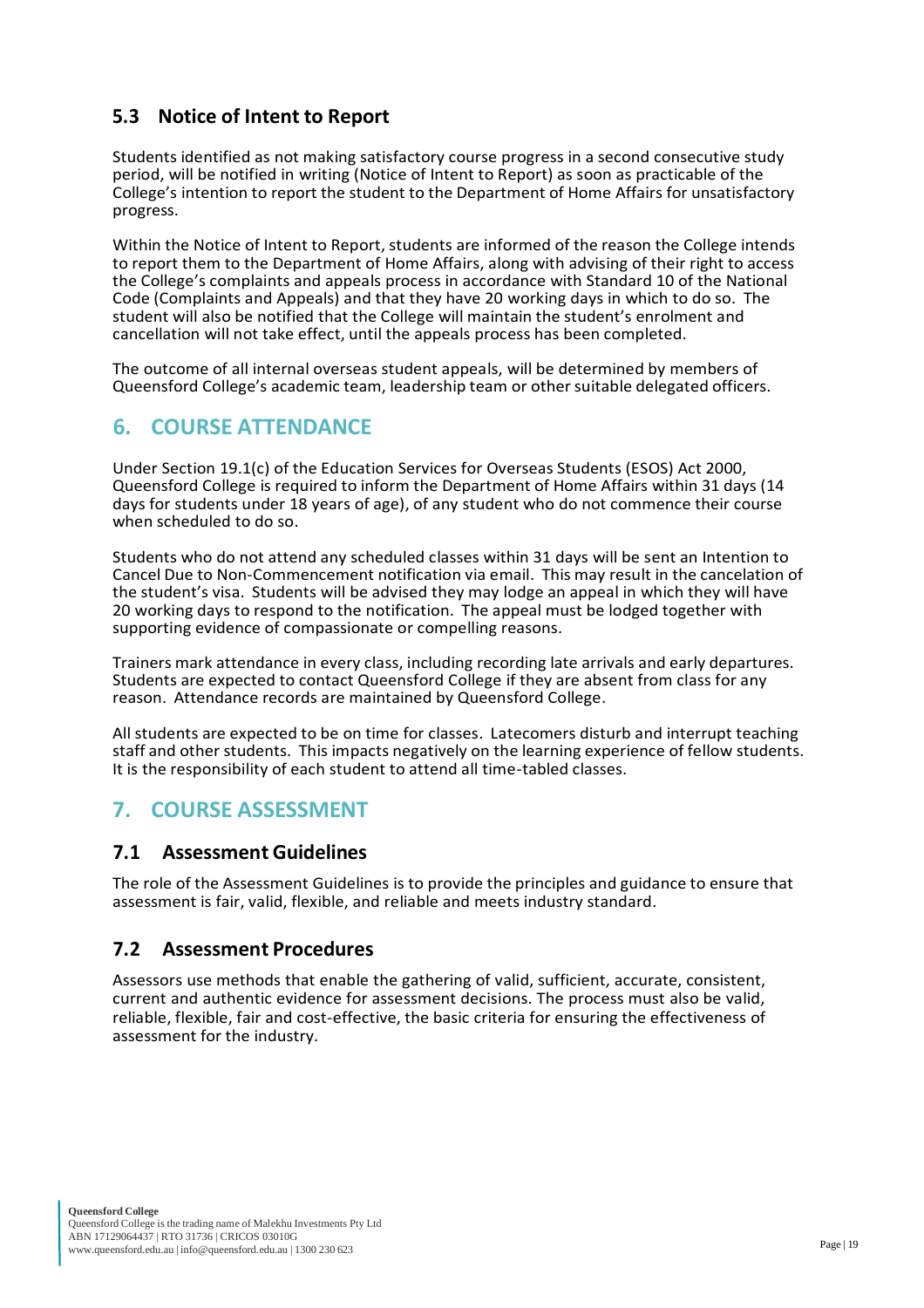# <span id="page-19-0"></span>**7.3 Assessment Techniques**

Learning outcomes/competency units may be assessed separately or in an integrative manner. Assessment may include any of the following strategies:

- 
- 
- 
- Individual/group assessments Journals
- 
- 
- 
- 
- Role-play Practical exercises
- Simulations Multiple choice
- Written tasks **•** Case studies
	-
- Projects Observations
	- Formal exams Portfolios
	- Practical display On-line assessment
	- Oral presentation Excursion reports

Trainers must adopt a range of strategies that are suitable for the subject matter and the learning objectives as per the training package rules.

#### <span id="page-19-1"></span>**7.4 Assessment Results**

Students in general are assessed in the Vocational Education and Training (VET) sector for each element of competency addressed as:

C = Competent

NYC = Not Yet Competent

A student is unable to repeat a failed subject more than once. When an international student does not meet satisfactory academic performance, he/she will be engaged by Queensford College in the procedures outlined in the Course Progress Monitoring Policy (see College website for full Policy).

Students who have received a result of "NYC"(not yet competent) in any subject should contact the trainers within 2 weeks of the results for the 2nd attempt.

Furthermore, students are not allowed to extend their course to complete subjects for which they have received an "NYC". All units for which students have received NYC should be attempted and passed before the course end date. Contact your trainer or Student Services for more information.

# <span id="page-19-2"></span>**7.5 Reassessment/Appeal for Subject Grade**

Students are able to appeal the recording of an 'NYC' for any competency unit or learning outcome provided they had good attendance for that subject and had reasonable participation in all assessments. Students are responsible to follow up their failing grades.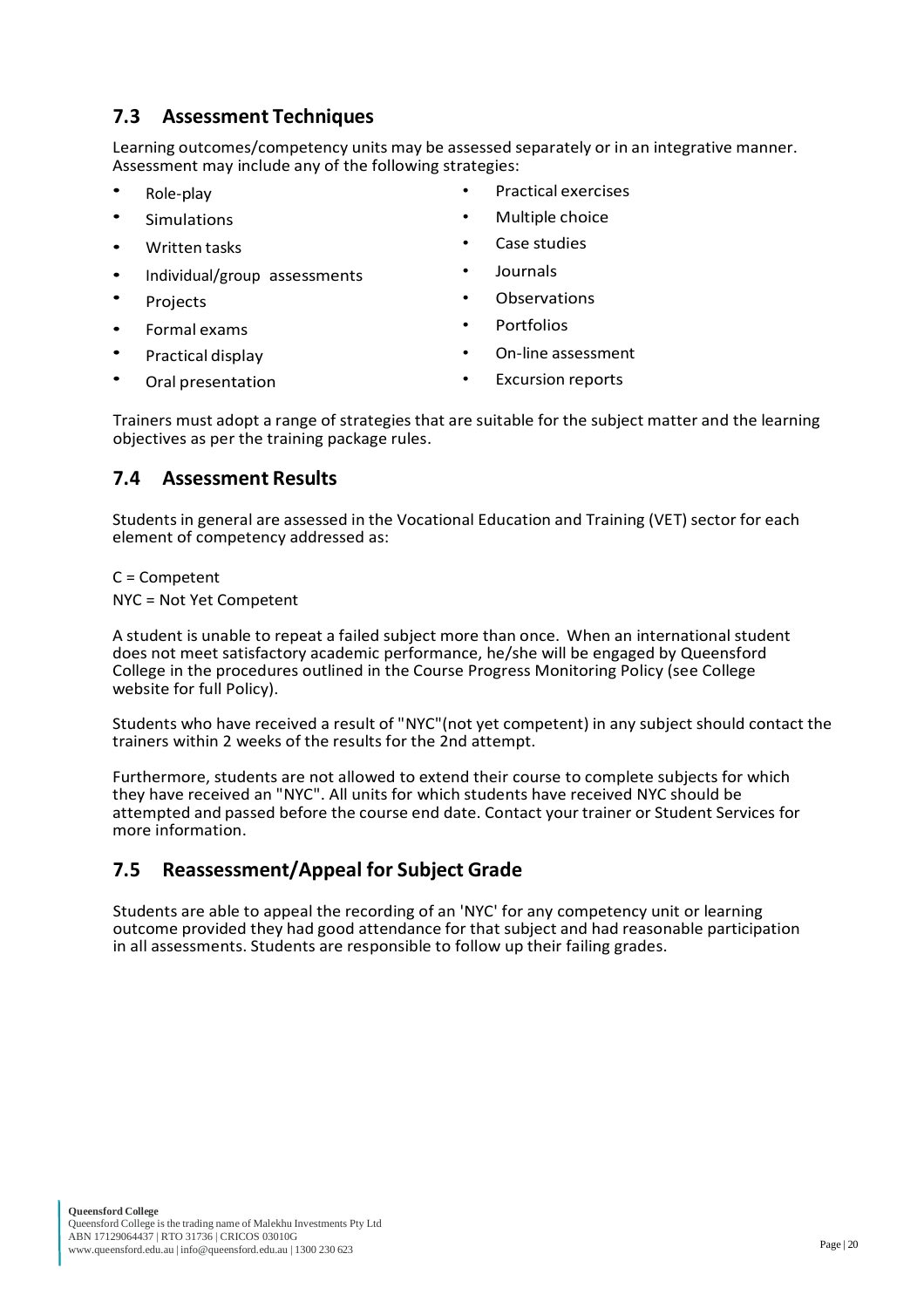## <span id="page-20-0"></span>**7.6 Vocational Placement**

Vocational placement is where a student is placed in a workplace to receive practical training and experience that is required under, and is an assessable part of, a student's course, leading to the issuing of a qualification or statement of attainment.

# <span id="page-20-1"></span>**8. RECOGNITION OF PRIOR LEARNING (RPL) / CREDIT TRANSFER**

Queensford College's Recognition of Prior Learning (RPL) and Credit Transfer Policy can be located on our website under Downloads in the section "Student Policies": https://queensford.edu.au/downloads/. Students seeking to apply for credit transfers/RPL, are encouraged to do so prior to commencement of their course enrolment.

Credit for previous studies is **not** recognition of prior learning. Credit is producing evidence of units of competency/qualifications previously undertaken and successfully completed.

RPL is an assessment-only process, determining the competence of an individual acquired through formal, nonformal and informal learning, to determine if they meet the requirements for a unit of study.

Applications for Credit Transfer and RPL will be considered on a case-by-case basis and in a timely manner to ensure that all applicants are able to make well-informed choices about study options by taking into account the recognition to which they are entitled.

A written application for Credit Transfer and/or RPL should be submitted to the Director of Operations at enrolment and prior to commencement of the enrolled course. Applications may be obtained from Student Services

All written evidence must be submitted in English. It is the applicant's responsibility to have the documents translated into English by a recognised authority, e.g. National Accreditation Authority for Translators and Interpreters (NAATI).

Note: As an RTO, Queensford College is not obliged to issue a qualification or statement of attainment, that has been achieved wholly through recognition of prior learning of units and/or modules completed at another RTO.

Credit Transfer/RPL entitlements may have an impact on the structure and duration of a learner's qualification. If granting of RPL/Credit Transfer results in the shortening of the actual duration of the course of an international student, the student will be issued with a new CoE and the Department of Home Affairs will be notified via PRISMS.

# <span id="page-20-2"></span>**9. TRANSFER BETWEEN REGISTERED PROVIDERS**

Queensford College's Transfer between Providers Policy can be located on our website under Downloads in the section "Student Policies": https://queensford.edu.au/downloads/. Please read the policy prior to considering a request to transfer.

This Policy outlines the circumstances in which Queensford College will allow both the enrolment of transferring students and the release of students from the College to another provider. The restriction applies to any prerequisite courses in a package of courses as well as the first six months of the principal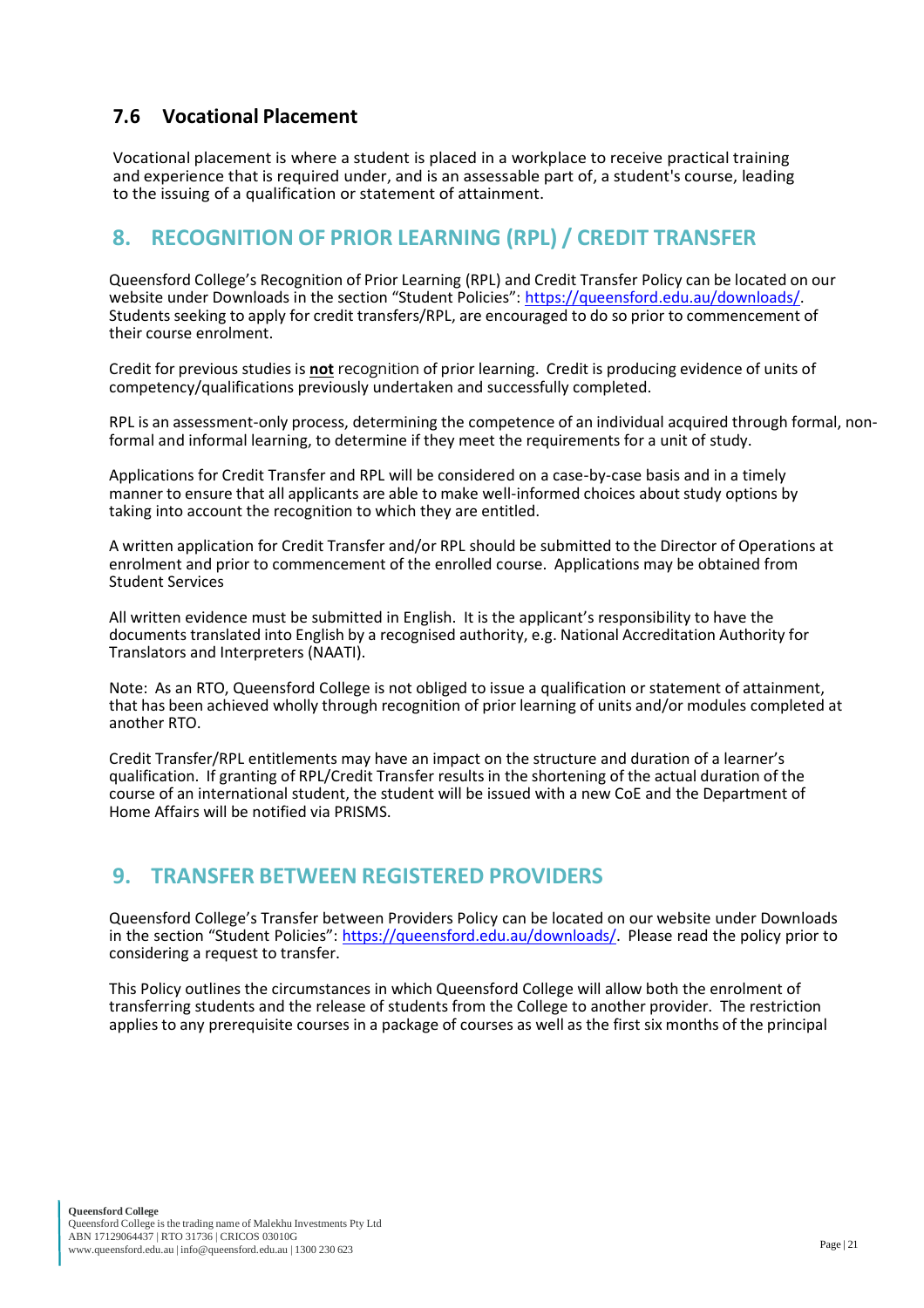course. This Policy has been created in line with the ESOS Act 2000 and Standard 7 of the National Code of Practice for Providers of Education and Training to Overseas Students 2018.

# <span id="page-21-0"></span>**10. DEFERMENT, SUSPENSION AND CANCELLATION POLICY**

Queensford College's Deferment, Suspension and Cancellation Policy can be located on our website under Downloads in the section "Student Policies": https://queensford.edu.au/downloads/.

This policy applies to all overseas students enrolled with Queensford College's courses of study and outlines the process for assessing and documenting requests for deferral, suspension or cancellation of studies, in line with obligations under Standard 9 of the National Code of Practice for Providers of Education and Training to Overseas Students 2018.

# <span id="page-21-1"></span>**12. NON-COMMENCEMENT OF STUDIES POLICY AND PROCEDURE**

Queensford College's Non-Commencement of Studies Policy and Procedure can be located on our website under Downloads in the section "Student Policies": https://queensford.edu.au/downloads/.

This policy applies to all International Students enrolled at Queensford College and all Queensford College staff who deal with all matters concerning International Students.

Non- Commencement of studies can be due to various reasons:

- Delay in Student Visa being granted (where student is outside Australia)
- On-shore student electing to return permanently to their home country and not commencing the course.
- Student does not commence the course and no reason is provided

# <span id="page-21-2"></span>**11. ACCESS AND EQUITY**

Queensford College staff will show no discrimination towards any group or individuals in any form, inclusive of gender, pregnancy, race, colour, nationality, ethnic or ethno-religious background, marital status, physical or intellectual or psychiatric disability, or any organism capable of causing disease, homosexuality (male or female, actual or presumed), and age (in relation to compulsory retirement).

Queensford College staff have the responsibility to:

- Work to the best of their ability to provide quality service to customers and colleagues
- Recognise and respect the skills and talents of other staff members
- Act to prevent harassment, discrimination and bullying against others in our workplace
- Respect cultural and social differences among colleagues and customers
- Treat people fairly (Don't discriminate against, harass or bully them)

# <span id="page-21-3"></span>**12. HARASSMENT, VICTIMISATION AND BULLYING**

Queensford College is committed to the delivery of training in a non-discriminatory and equitable learning environment. Queensford College will not tolerate any form of unlawful discrimination, harassment or bullying by any staff member or student.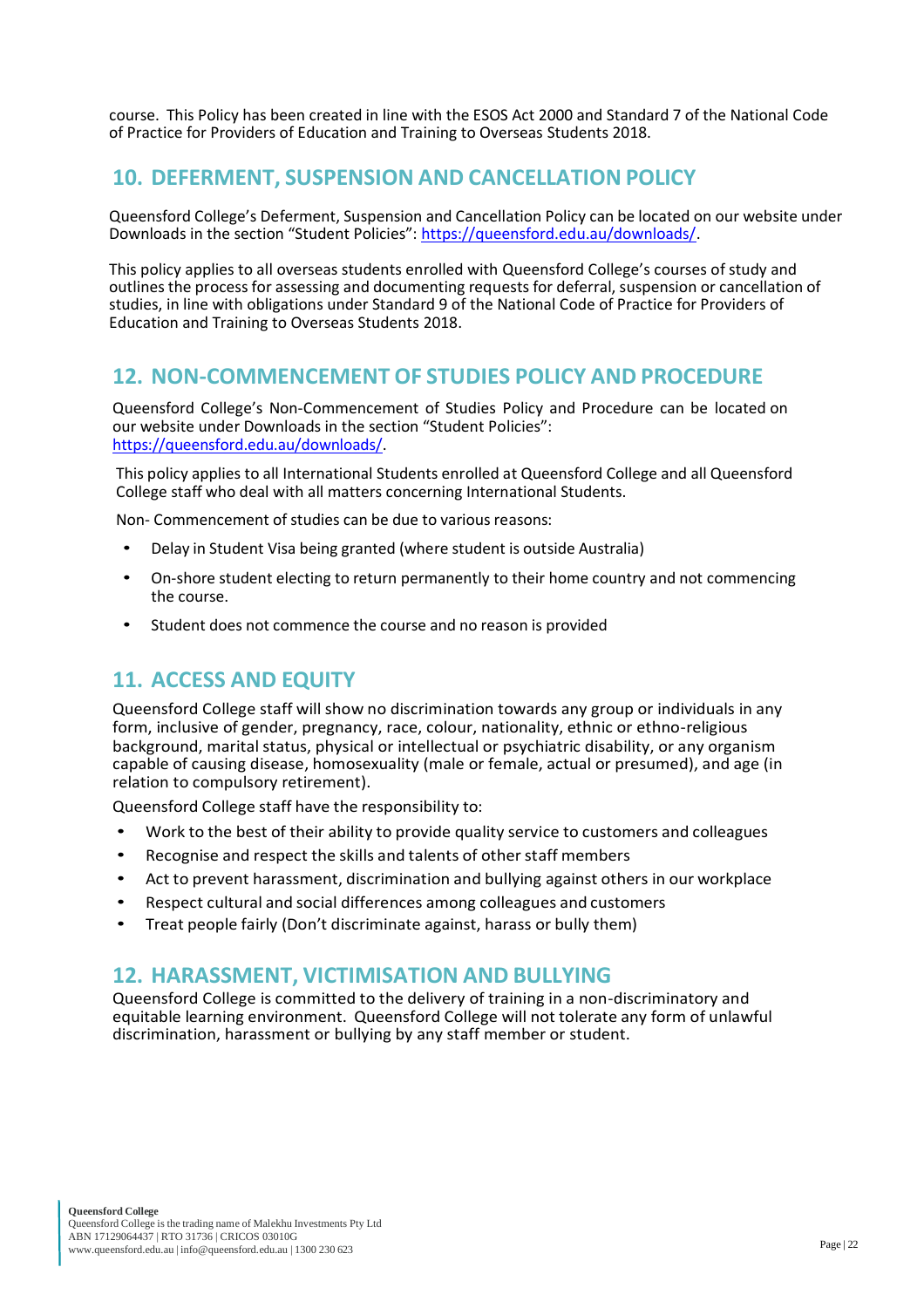Students wishing to lodge a complaint regarding discrimination or harassment should contact the Director of Operations immediately and it will be investigated promptly, impartially, confidentially and thoroughly.

All students should note that if Queensford College becomes aware of any discriminatory behaviour or harassment, it may of its own initiative take disciplinary action against the student involved even though a complaint has not been made regarding the student's conduct.

Queensford College agrees to abide by the Anti-Discrimination Act 1977 to protect all Queensford College staff and students from any form of discrimination, harassment or bullying.

# <span id="page-22-0"></span>**13. COMPLAINTS AND APPEALS**

Queensford College's Complaints and Appeals Policy and Procedure can be located on our website under Downloads in the section "Student Policies": https://queensford.edu.au/downloads/.

Queensford College has a documented Student Complaints and Appeals Procedure by which it ensures that students will be granted immediate access to QC's complaints and appeals process. The College undertakes to ensure that:

- 1. All disputes, complaints and appeals will be handled professionally, equitably, confidentially and in a timely manner, with a view to achieving satisfactory resolution.
- 2. All parties will have a clear understanding of the steps involved in the Complaints and Appeals procedure, prior to and during the carrying out of the procedure.
- 3. Prospective students are provided with a copy of the Complaints and Appeals Policy and Procedure document before making a contract to enrol, and again at course commencement.
- 4. There is no cost for a student to lodge an internal complaint or an appeal.
- 5. Queensford College is a member of the Resolution Institute's Student Mediation Scheme (Member No. 42713). Resolution Institute is an Australasian, not for profit membership organization that promotes and facilitates the use of alternative dispute resolution [https://ww](http://www.resolution.institute/)w.reso[lution.institute/](http://www.resolution.institute/)

Students are encouraged, wherever possible, to resolve concerns or difficulties directly with the person(s) concerned. Queensford College teaching and administrative staff are available to assist students to resolve their issues at this level.

At all stages of the process, discussions relating to complaints, grievances and appeals will be recorded in writing. Reasons and a full explanation in writing for decisions and actions taken as part of this procedure will be provided to the complainant/appellant. Decisions will be made based on but not limited to current Government Legislation, Standards for RTOs 2017, Queensford College Policies and Procedures and, where applicable, The Rules of Evidence and The Principles of Assessment, providing a written report to the complainant/appellant within 20 working days, on the steps that will be taken to address the issue, clearly stating the reasons for the decision.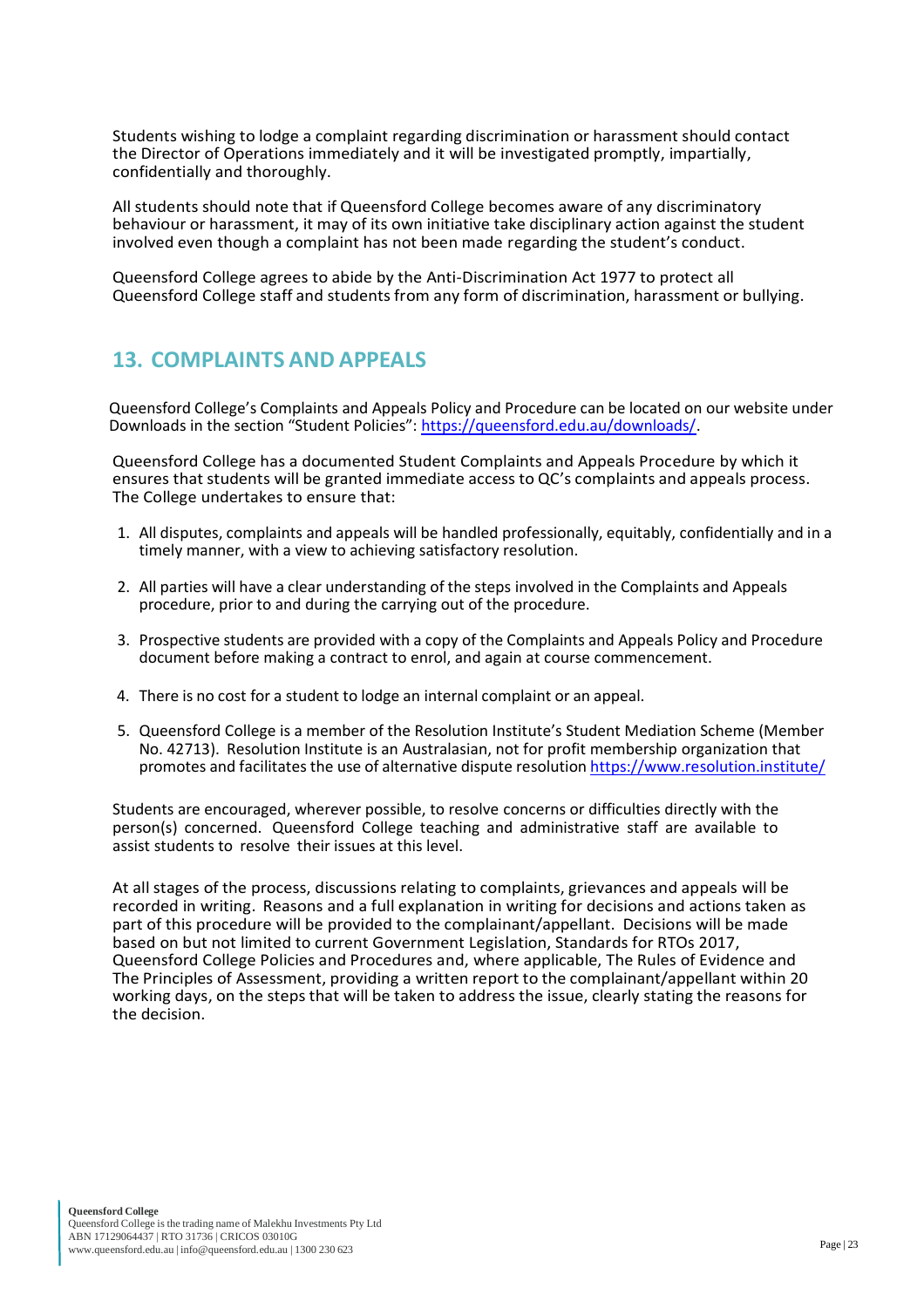# <span id="page-23-0"></span>**14. STUDENTS' RIGHTS AND RESPONSIBILITIES**

When you sign and date your enrolment /written agreement form, you agree to abide by the rules and regulations set down by Queensford College.

As a student, you have a right to:

- Learn in a safe, supportive environment without harassment or discrimination.
- Be informed of all assessment procedures as well as results from those assessments.
- Lodge a complaint without being victimised.
- As a student you also have a responsibility to:
- Be a genuine/bona fide student.
- Attend class and progress in your course.
- Be honest in assessments.
- Treat other students and Queensford College staff with respect and fairness.
- Obey reasonable directions from trainers and staff.
- Not to behave in a way that could threaten, offend or embarrass others.
- Pay fees as scheduled.
- Follow safe working practices, including wearing footwear and using safety equipment where necessary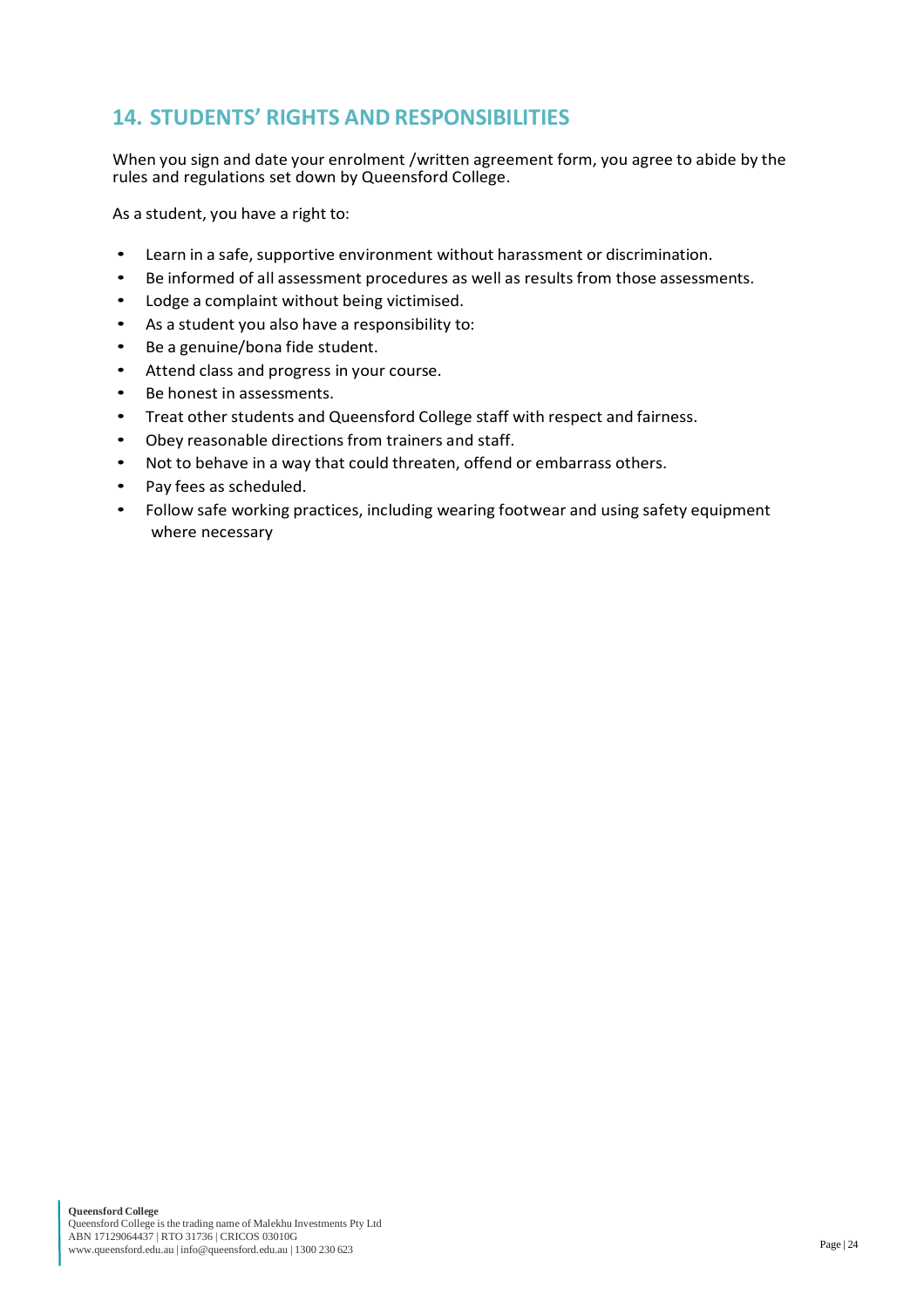# <span id="page-24-0"></span>**15. STUDENT BEHAVIOUR**

Queensford College's Student Academic and General Code of Conduct Policy can be located on our website under Downloads in the section "Student Policies": https://queensford.edu.au/downloads/.

Queensford College encourages positive behaviour management strategies with a foundation of mutual respect for teachers and students through consultation.

#### <span id="page-24-1"></span>**15.1 Campus Rules**

The following are not permitted on campus:

- Alcohol
- Drugs/intoxicants
- Firearms and Knives
- Do not smoke in the campus premises (including the lifts, stairwells, student lounge and foyer)

The following are not permitted in the classroom:

- Food and Drink
- Using Mobile Phones

As there are a diverse group of people that make up the student body, all students and staff are asked to be aware of the following:

- Respect others.
- Be aware of other cultures.
- Be respectful of other people's personalspace.
- Do not leave valuables unattended.

#### <span id="page-24-2"></span>**15.2 Classroom Policy**

In the classrooms and in the computer labs, please adhere to the following:

- Turn off your mobile phones.
- Do not write on the classroom desks.
- Do not consume food or drink in the classrooms.
- Do not chew gum in the classroom.

In order to maximise learning in the classroom, it is important that you:

- Participate in the lessons and group activities.
- Speak English at all times.
- Respect the culture of other nationalities.
- Always respect Queensford College staff.
- Follow the trainer's instructions.
- Leave the classroom tidy.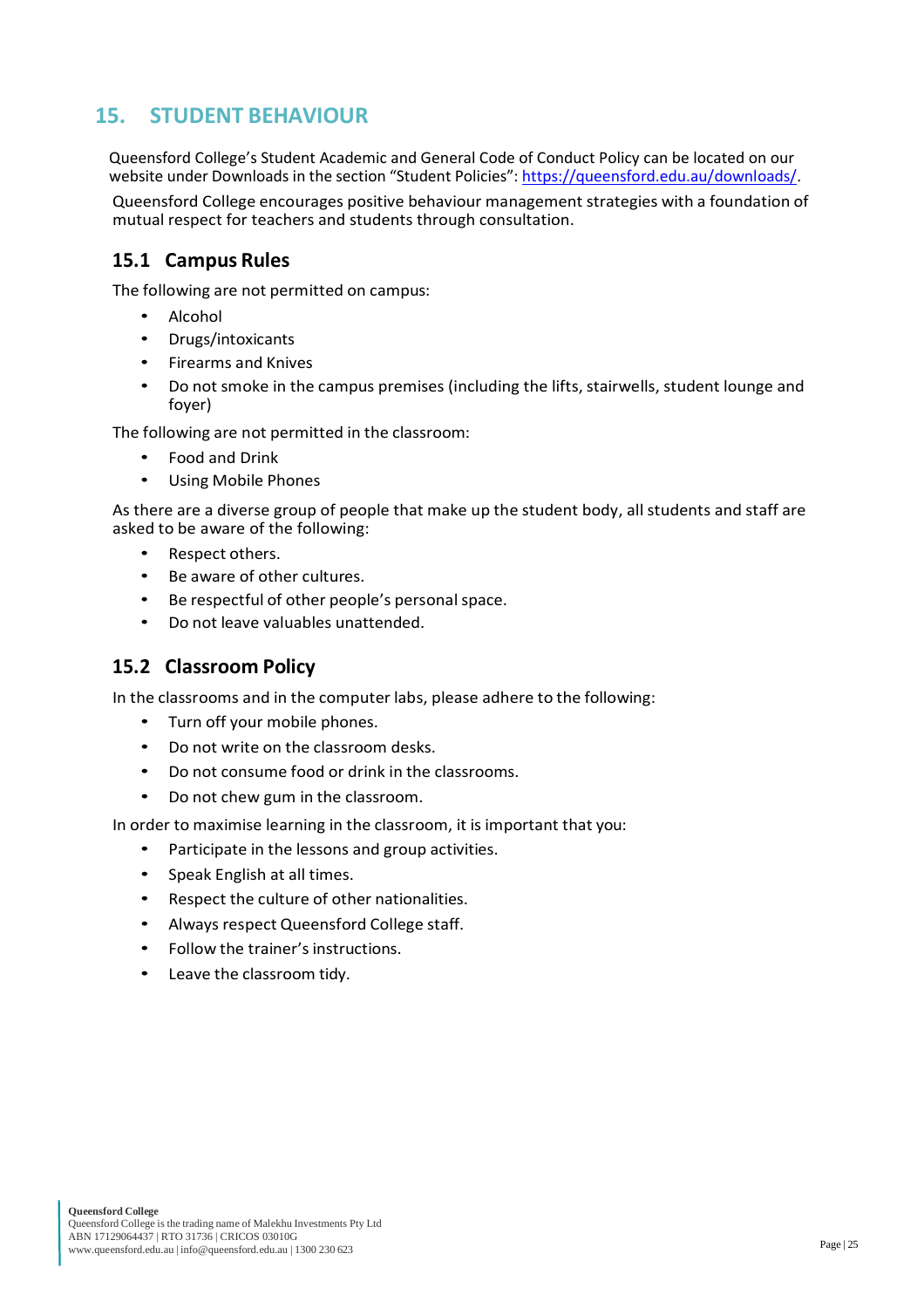## <span id="page-25-0"></span>**15.3 Academic Misconduct**

Collusion, plagiarism or cheating in assessments, class assessments or examinations will not be tolerated. Students who are proven to be involved in such activities will face severe consequences by Queensford College.

The Principal Executive Officer (PEO) of Queensford College will deal with students involved in dishonest assessments/examinations. Dishonest assessments/examinations include:

- Deliberate copying or attempting to copy the work of other students
- Using or attempting to use information prohibited from use in that sort of assessment.
- Submitting the work of another student as their own.
- Plagiarism (i.e. taking and using as their own, the thoughts and writings of another with the intent to claim the work as their own)
- Consulting with peers throughout formal assessments. Two verbal warnings will be given before cancelling the assessment and the student will be marked "Not Yet Competent" (NYC).

Students involved in any of the above may be set a new examination/assessment, suspended or be expelled from the course by the Director of Operations. A fee may be charged to the student for reassessment and must be paid prior to the reassessment. Academic misconduct will be recorded on the student's file and suspension/dismissal will be at the discretion of the Director of Operations.

# <span id="page-25-1"></span>**16. STUDENT SUPPORT SERVICES**

Queensford College ensures that staff members who interact directly with overseas students are aware of the provider's obligations under the ESOS Framework. Queensford College's Student Support Officers are available to provide relevant and up-to-date information concerning all students.

Students can be provided with contact details for any matters that require further follow up with relevant professionals. Such referrals are provided by Queensford College at no cost to the student, but fees and charges may apply where an externalservice is used by the student (as clarified with the student prior to using the service).

Students are able to gain advice and support in ensuring they maintain appropriate academic levels within their studies, in addition to support for personal and welfare issues. Students can access information regarding all support services by speaking with their trainer, student services or Director of Operations.

# <span id="page-25-2"></span>**17. COLLEGE POLICY/OTHER INFORMATION**

## <span id="page-25-3"></span>**17.1 Children on Campus**

**Queensford College does not allow students to bring children into** any **classroom, computer lab or any** other teaching facility on campus**. This is both for the safety of the child and** to minimise distractions **to ensure a favourable learning environment is maintained for other students.**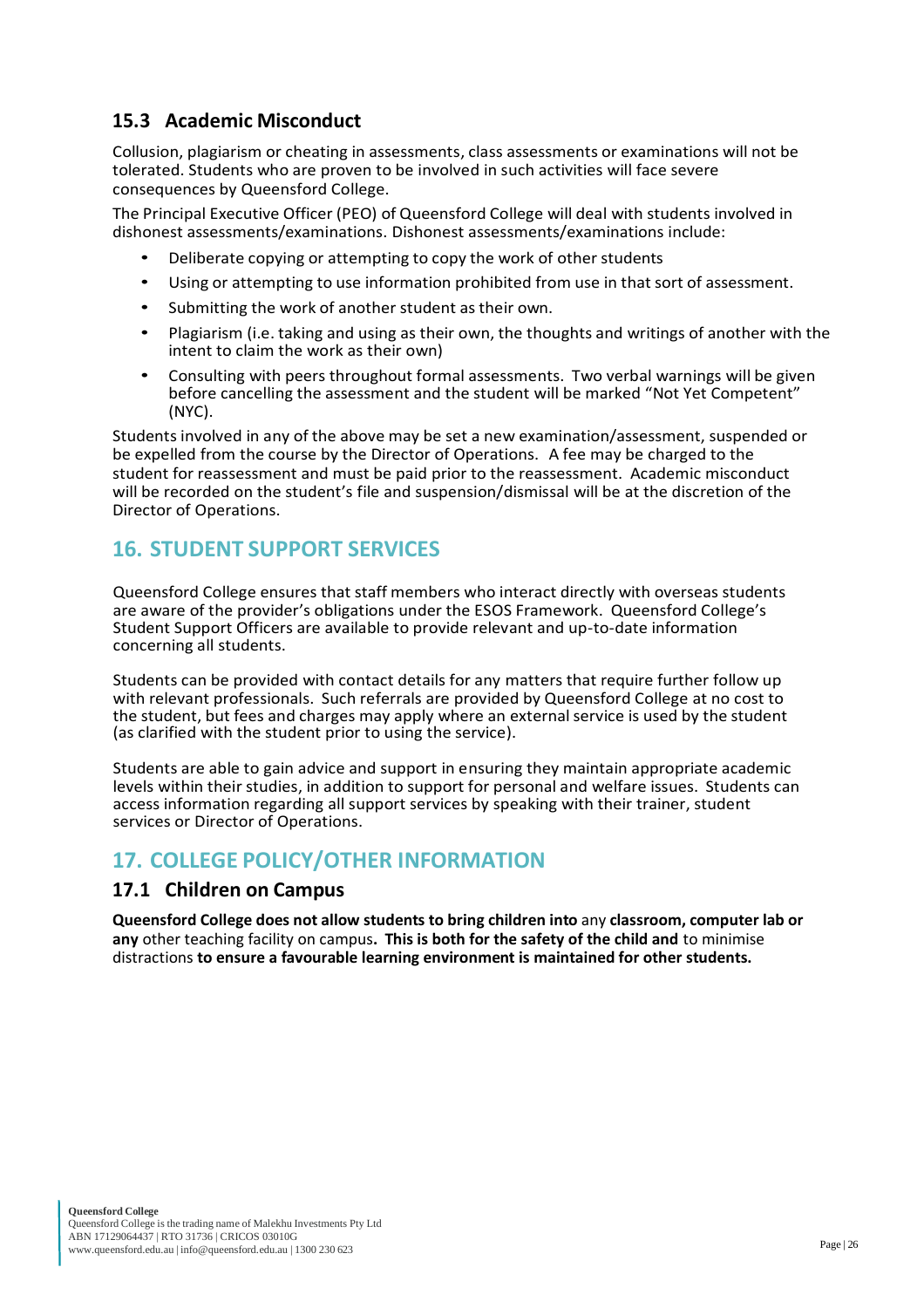# <span id="page-26-0"></span>**17.2 Name Change**

You must show documentary evidence (e.g. marriage certificate, etc.) if any of your official documents (e.g. birth certificate, mark sheets, etc.) show a name which is different from the one that you have used upon application / enrolment.

## <span id="page-26-1"></span>**17.3 Change of Address or Contact Details**

New students are required to provide their Australian address on Orientation Day. Students must notify Queensford College of ANY change to their contact details within 7 days. This is a Department of Home Affairs and College requirement.

## <span id="page-26-2"></span>**17.4 Extending duration of studies**

Allowable circumstances for application to extend course duration include:

- there are compassionate or compelling circumstances, as assessed by the Queensford College on the basis of demonstrable evidence, or
- Queensford College has implemented, or is in the process of implementing, an intervention strategy for the overseas student because the overseas student is at risk of not meeting course progress requirements, or
- Queensford College has approved an overseas student's application for deferral or suspension of their enrolment has occurred

# <span id="page-26-3"></span>**17.5 Visa Expiry/Extending your Student Visa**

Please consult the Department of Home Affairs in relation to any visa queries https:/[/www.homeaffairs.gov.au/trav/stud](http://www.homeaffairs.gov.au/trav/stud) . You must advise Queensford College of any changes to your student visa status, including change of visa subclass (evidence must be attached).

## <span id="page-26-4"></span>**17.6 Holidays**

Please refer to the academic calendar for your semester breaks. Students are not permitted to have additional leave unless it is for compassionate/compelling reasons and PRE-APPROVED by Queensford College. The request must be submitted 2 weeks prior to the leave start day, otherwise it may not be granted.

## <span id="page-26-5"></span>**17.7 Sick Leave**

A student absent from class due to medical reasons must provide a copy of a medical certificate to Queensford College from a registered medical practitioner. The student must keep the original medical certificate(s) to provide to Department of Home Affairs if required. Queensford College must be informed of extended periods of sick leave to reduce the likelihood that absences will be notified to Department of Home Affairs.

International Students will be granted additional leave for compassionate or compelling reasons only (i.e. serious illness or urgent family matters involving the immediate family). Supporting documents attached to a completed Leave Application Form must be submitted to Student Services.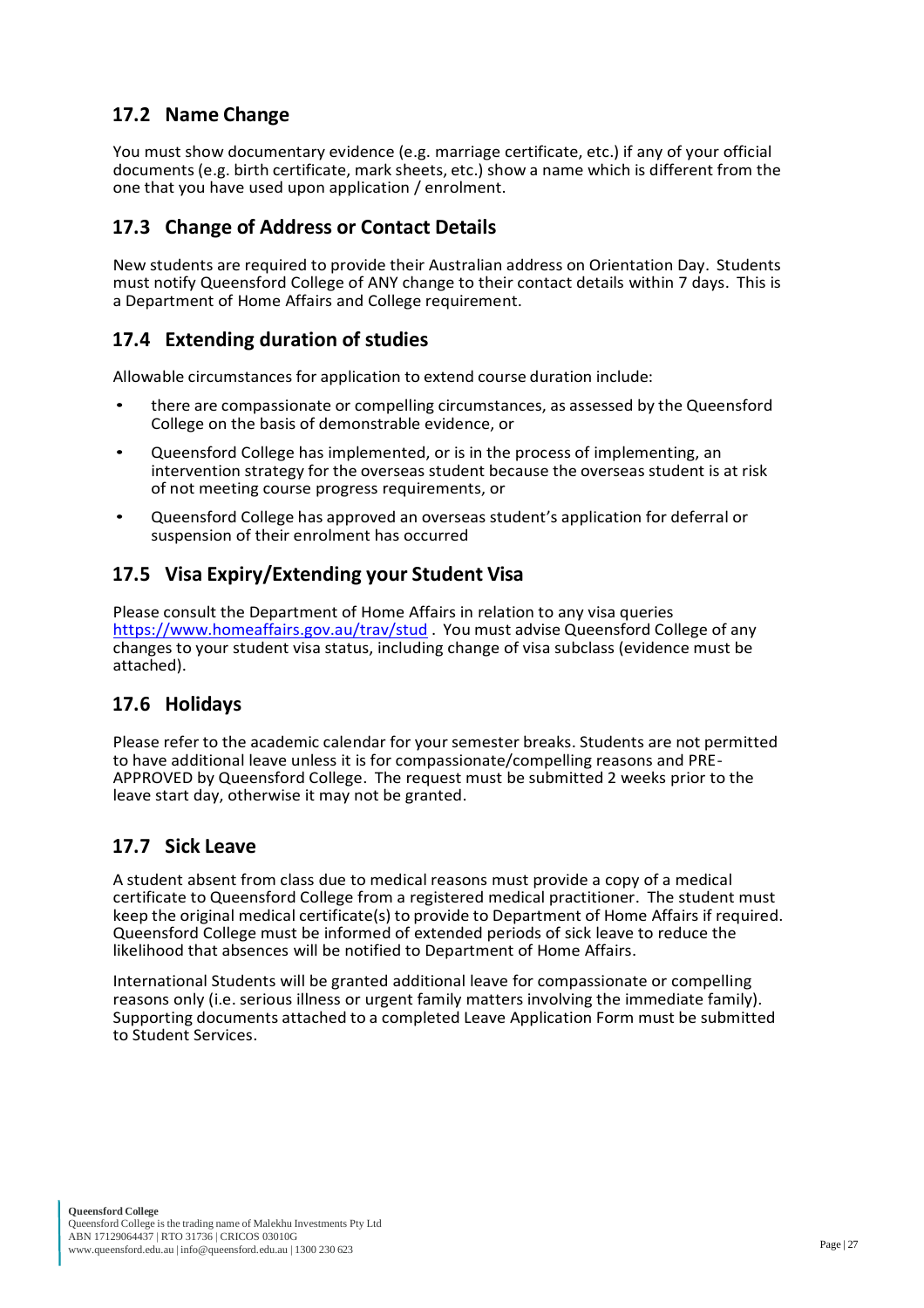Three working days must be allowed for processing and if the application is NOT approved, you will be marked absent if you take leave. Refer to QC's Policy on Deferring, Suspending or Cancelling Student's Enrolment Policy and Procedure as well as your Student Visa Obligations.

## <span id="page-27-0"></span>**17.8 Termination of Studies**

Students wishing to terminate their course earlier than the date stated in their Confirmation of Enrolment MUST discuss this with Queensford College.

If you do not tell us that you have terminated, and as a result of terminating you do not come to class, you are at risk of being reported to Department of Home Affairs. Students wishing to terminate should note that there are visa conditions that may prevent a student from terminating their course.

Refer to our Deferment, Suspension and Cancellation Policy and Procedure, Refund Policy and/or Transfer Between Providers Policy and Procedure.

# <span id="page-27-1"></span>**17.9 Copyright**

Queensford College is committed to compliance with the Copyright Act 1968 and discourage practices breaching the Act. Please see the following 2 links for more information on copyright within Australia. Introduction to Copyright & Copyright for Study

## <span id="page-27-2"></span>**17.10 Emergency Evacuation Procedures Policy**

During the event of an emergency that requires the evacuation of the campus, all students should follow the instruction of their trainer and the fire safety warden. Emergency exits are sign-posted and there are diagrams located in classrooms, hallways and other areas that indicate the appropriate exit to use and the meeting place. These procedures may be updated from time to time.

After evacuation, students should meet at Queen Street to check class rolls. Only after the rolls have been checked can students be dismissed. Evacuation procedures will be outlined during the orientation process at the beginning of the course.

Queensford College agrees to abide by the Workplace Health and Safety Act 2011 to protect the health, safety and welfare of staff and students through the provision of safe learning environments and equipment.

#### **Emergency procedures**

- 1. When alarm is raised, get ready to evacuate.
- 2. Wait for the signal by the floor warden (with red or yellow hardhats) to evacuate.
- 3. When signal is given, follow your trainer to assembly area using the fire stairs
- 4. Wait in the assembly area for further instructions. Do NOT leave the assembly area until told to do so.
- 5. A roll call will be done to account for everyone.